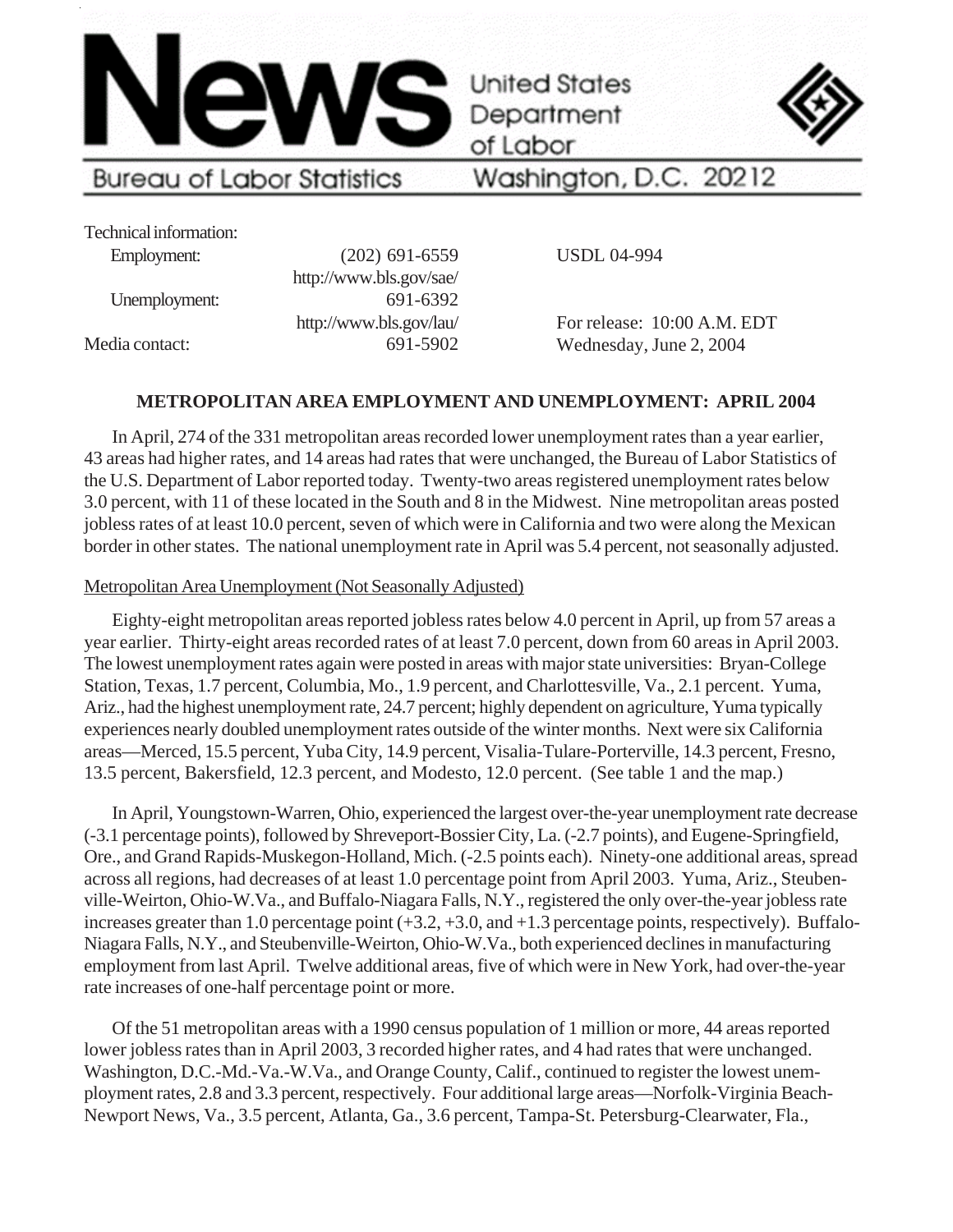3.7 percent, and San Diego, Calif., 3.9 percent—also had rates of less than 4.0 percent. Buffalo-Niagara Falls, N.Y., posted the highest unemployment rate among the 51 large areas, 7.2 percent, followed by New York, N.Y., and Portland-Vancouver, Ore.-Wash., 6.7 percent each. Among the fourteen large areas with unemployment rate decreases of a full percentage point or more from a year ago, the largest declines were reported in San Jose, Calif. (-2.3 percentage points), and Portland-Vancouver, Ore.-Wash. (-2.1 points). The remaining 12 areas had rate decreases between 1.0 and 1.2 percentage points. Buffalo-Niagara Falls, N.Y., reported the largest over-the-year rate increase (+1.3 percentage points). No other large area had an increase greater than 0.4 percentage point.

### Metropolitan Area Nonfarm Employment (Not Seasonally Adjusted)

Among the 274 metropolitan areas for which April nonfarm payroll data were available, 183 reported increases in employment, 84 recorded decreases, and 7 had no change. The largest over-the-year employment increases were posted in Washington, D.C.-Md.-Va.-W.Va. (+77,300), Phoenix-Mesa, Ariz. (+45,300), Las Vegas, Nev.-Ariz. (+39,300), Riverside-San Bernardino, Calif. (+22,500), Orlando, Fla. (+19,900), and Tampa-St. Petersburg-Clearwater, Fla. (+19,700). The largest over-the-year percentage increases in employment were reported in Iowa City, Iowa (+5.2 percent), Las Vegas, Nev.-Ariz. (+4.8 percent), Laredo, Texas, and Reno, Nev. (+4.1 percent each), Bloomington, Ind. (+3.8 percent), and Boise City, Idaho (+3.5 percent). (See table 2.)

The largest over-the-year employment decreases were reported in Detroit, Mich. (-27,900), Boston, Mass.-N.H. (-23,200), San Jose, Calif. (-17,300), and San Francisco, Calif. (-10,800). The largest overthe-year percentage decreases in employment were reported in Saginaw-Bay City-Midland, Mich., Salinas, Calif., and Toledo, Ohio (-3.0 percent each), Lawton, Okla. (-2.3 percent), Elmira, N.Y. (-2.2 percent), and San Jose, Calif., and Steubenville-Weirton, Ohio-W.Va. (-2.0 percent each).

Over the year, nonfarm employment increased in 28 of the 39 metropolitan areas with annual average employment levels above 750,000 in 2003. The largest over-the-year percentage increases in employment in these metropolitan areas were posted in Las Vegas, Nev.-Ariz. (+4.8 percent), Phoenix-Mesa, Ariz., and Washington, D.C.-Md.-Va.-W.Va. (+2.8 percent each), Orlando, Fla. (+2.2 percent), and Riverside-San Bernardino, Calif. (+2.1 percent). Among the 39 large areas, San Jose, Calif., had the largest over-the-year percentage decline in employment (-2.0 percent), followed by Detroit, Mich. (-1.4 percent), Boston, Mass.- N.H. (-1.2 percent), and San Francisco, Calif. (-1.1 percent).

Employment growth was most widespread in education and health services, with 220 of 274 metropolitan areas experiencing over-the-year employment gains in this industry sector. Growth also was prevalent in leisure and hospitality; trade, transportation, and utilities; construction; professional and business services; and financial activities. Manufacturing remained the weakest industry, with 186 metropolitan areas experiencing employment losses over the year.

\_\_\_\_\_\_\_\_\_\_\_\_\_\_\_\_\_\_\_\_\_\_\_\_\_\_\_\_\_\_

The Regional and State Employment and Unemployment release for May is scheduled to be issued on June 18. The Metropolitan Area Employment and Unemployment release for May is scheduled to be issued on June 30.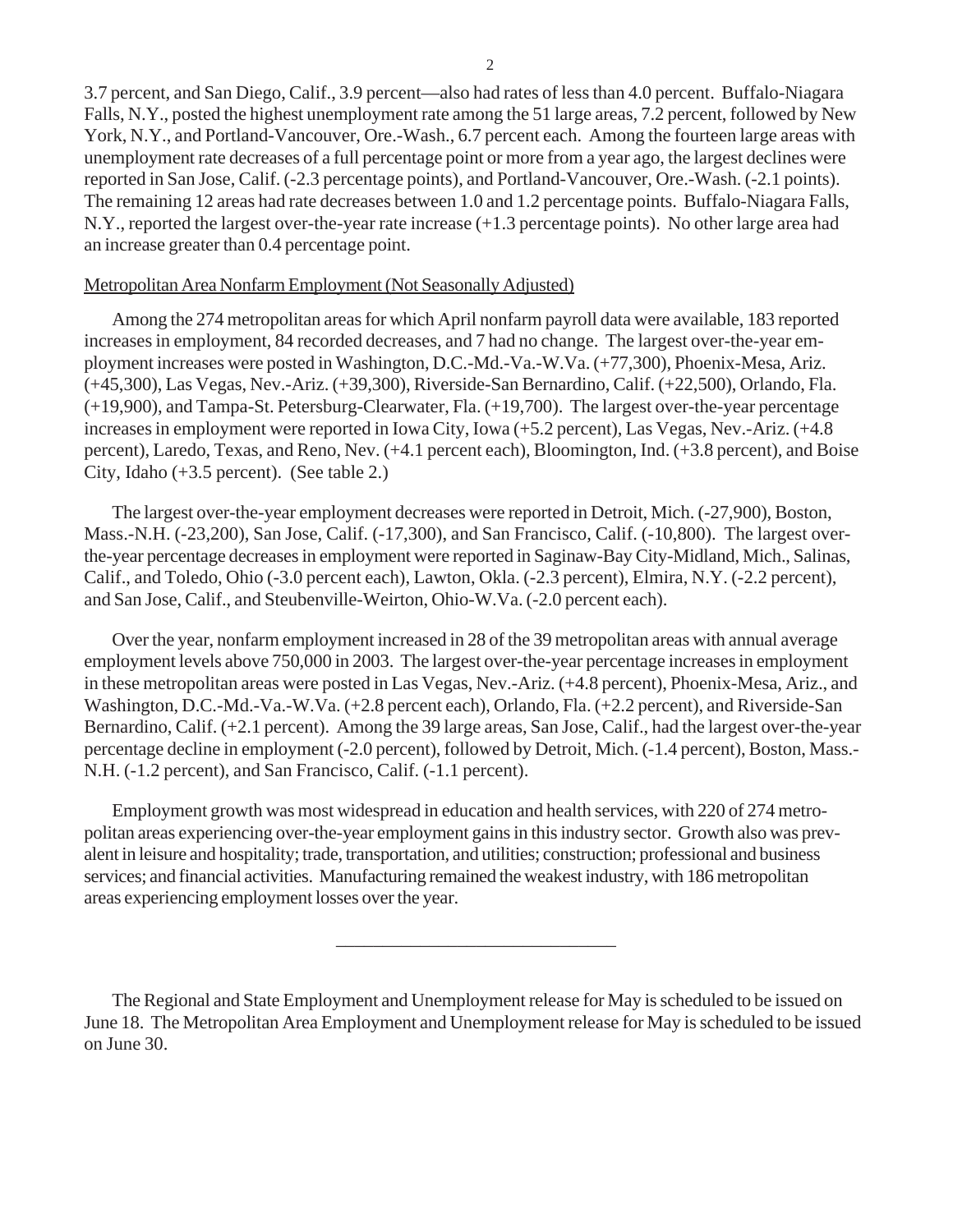## **Technical Note**

This release presents labor force and unemployment data for census regions and divisions, states, the Los Angeles-Long Beach metropolitan area, and New York City from the Local Area Unemployment Statistics (LAUS) program (tables 1-4). Also presented are nonfarm payroll employment estimates by state and major industry from the Current Employment Statistics (CES) program (tables 5 and 6). The LAUS and CES programs are both Federal-State cooperative endeavors.

#### **Labor force and unemployment—from the LAUS program**

**Definitions**. The labor force and unemployment data are based on the same concepts and definitions as those used for the official national estimates obtained from the Current Population Survey (CPS), a sample survey of households that is conducted for the Bureau of Labor Statistics (BLS) by the U.S. Census Bureau. The labor force includes both the employed and the unemployed. Employed persons are those who did any work at all for pay or profit in the survey reference week (the week including the 12th of the month) or worked 15 hours or more without pay in a family business or farm, plus those not working who have a job from which they were temporarily absent, whether or not paid, for such reasons as labor-management dispute, illness, or vacation. Unemployed persons are those who did not work at all (in the reference week), have actively looked for a job (sometime in the 4-week period ending with the survey reference week), and are currently available for work; persons on layoff expecting recall need not be looking for work to be counted as unemployed.

**Method of estimation**. Effective January 1996, estimates for all states, the District of Columbia, the Los Angeles-Long Beach metropolitan area, and New York City are produced using estimating equations based on regression techniques. This method utilizes data from several sources, including the CPS, the CES, and state unemployment insurance (UI) data. A detailed description of the estimation procedures is available from BLS upon request. Effective January 1998, estimates for census regions and divisions are obtained by summing the model-based estimates for the component states and then calculating the unemployment rate.

**Annual revisions**. Labor force and unemployment data shown for the prior year reflect adjustments made at the end of each year, usually with January estimates. The adjusted estimates reflect updated population data from the U.S. Census Bureau and any revisions in the other data sources. In addition, data for all states, the District of Columbia, and the two large substate areas noted are adjusted annually to equal the CPS annual averages, usually effective with January estimates. The regional and state data will not sum to national totals obtained from the CPS, since the monthly state estimates are not based directly on the CPS.

**Seasonal adjustment**. Seasonal adjustment of state (and Los Angeles-Long Beach and New York City) labor force levels are computed by aggregating independently seasonally adjusted employment and unemployment levels. Unemployment rates are then computed from these independently adjusted levels. Region and division levels are calculated as the sum of the levels of the component states. Revisions of historical data for the most recent 5 years are usually made at the beginning of each calendar year, usually coincident with January estimates.

#### **Employment—from the CES program**

**Definitions**. Employment data refer to persons on establishment payrolls who receive pay for any part of the pay period which includes the 12th of the month. Persons are counted at their place of work rather than at their place of residence; those appearing on more than one payroll are counted on each payroll. Industries are classified on the basis of their principal activity in accordance with the 2002 version of the North American Industry Classification System.

**Method of estimation**. The employment data are estimated using a "link relative" technique in which a ratio (link relative) of currentmonth employment to that of the previous month is computed from a sample of establishments reporting for both months. The estimates of employment for the current month are obtained by multiplying the estimates for the previous month by these ratios.

**Annual revisions**. Employment estimates are adjusted annually to a complete count of jobs, called benchmarks, derived principally from tax reports which are submitted by employers who are covered under state unemployment insurance (UI) laws. The benchmark information is used to adjust the monthly estimates between the new benchmark and the preceding one and also to establish the level of employment for the new benchmark month. Thus, the benchmarking process establishes the level of employment, and the sample is used to measure the month-to-month changes in the level for the subsequent months.

**Seasonal adjustment**. Payroll employment data are seasonally adjusted at the statewide supersector level. In some states, the seasonally adjusted payroll employment total is computed by aggregating the independently adjusted supersector series. In other states, the seasonally adjusted payroll employment total is independently adjusted. Revisions of historical data for the most recent 5 years are made once a year, coincident with annual benchmark adjustments.

**Caution on aggregating state data**. State estimation procedures are designed to produce accurate data for each individual state. BLS independently develops a national employment series; state estimates are not forced to sum to national totals. Because each state series is subject to larger sampling and nonsampling errors than the national series, summing them cumulates individual state level errors and can cause significant distortions at an aggregate level. Due to these statistical limitations, BLS does not compile a "sum-of-states" employment series, and cautions users that such a series is subject to a relatively large and volatile error structure.

#### **Reliability of the estimates**

The estimates presented in this release are based on sample survey and administrative data and thus are subject to sampling and other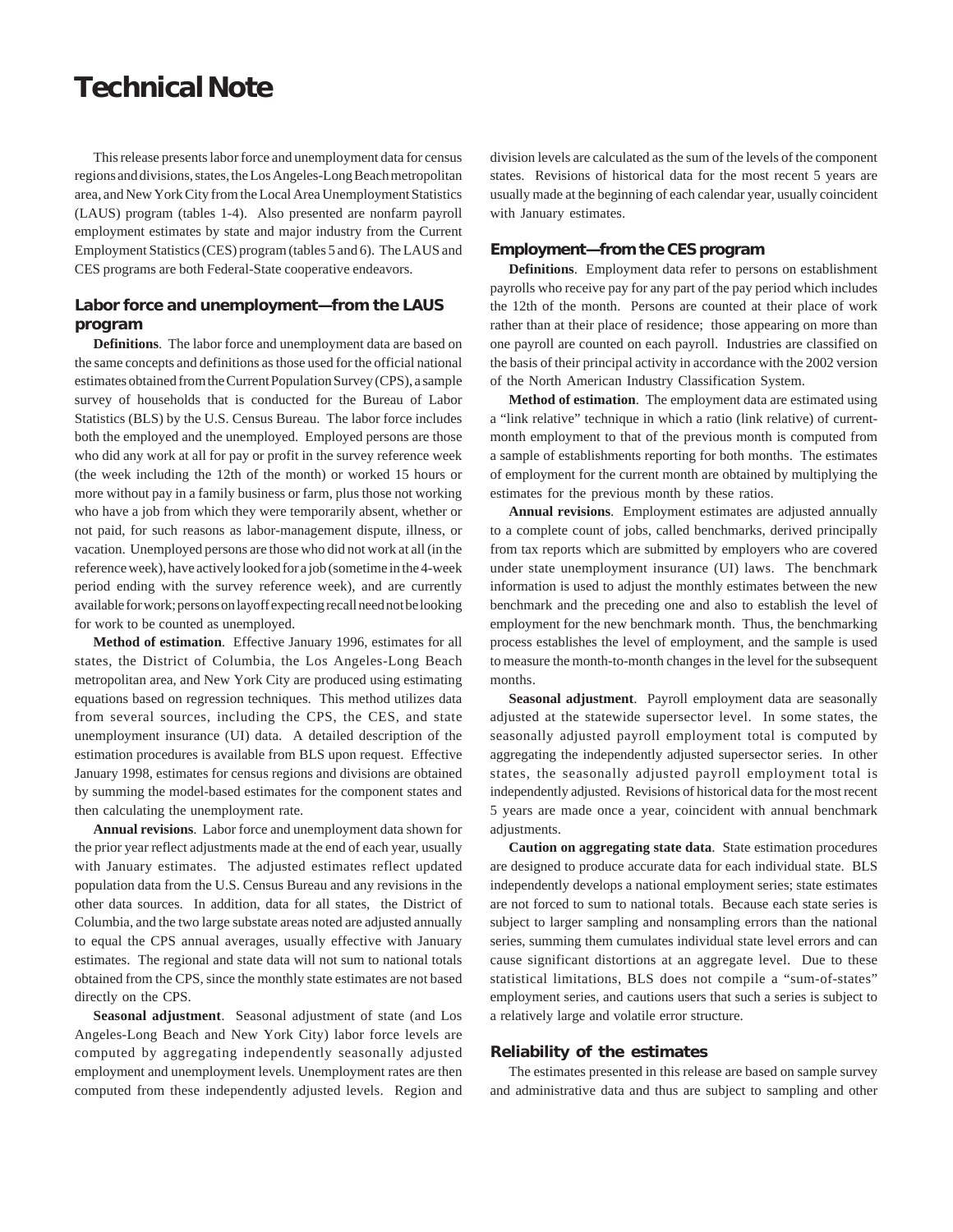types of errors. Sampling error is a measure of sampling variability that is, variation that occurs by chance because a sample rather than the entire population is surveyed. Survey data also are subject to nonsampling errors, such as those which can be introduced into the data collection and processing operations. Estimates not directly derived from sample surveys are subject to additional errors resulting from the special estimation processes used. The sums of individual items may not always equal the totals shown in the same tables because of rounding. With respect to the LAUS program, unemployment rates are computed, in most instances, from unrounded data rather than from data that may be displayed in the tables; differences, however, are generally insignificant.

**Labor force and unemployment estimates**. Measures of sampling error, in the form of standard errors for state annual average estimates derived from the CPS, are available in the annual BLS bulletin, *Geographic Profile of Employment and Unemployment*. Measures of nonsampling error for CPS data are not available, but additional information on the subject is provided in the BLS monthly periodical, *Employment and Earnings*.

**Employment estimates**. Measures of sampling error for state CES data at the supersector level and for metropolitan area CES data at the total nonfarm level are available on the BLS Web site at (http://www.bls.gov/sae/790stderr.htm). Information on recent benchmark revisions for states is available at (http://www.bls.gov/sae/).

#### **Additional information**

More complete information on the technical procedures used to develop these estimates and additional data appear in *Employment and Earnings*, which is available by subscription from the Superintendent of Documents, U.S. Government Printing Office, Washington, DC 20402 (telephone 202-512-1800), and from the *BLS Handbook of Methods*, Bulletin 2490, August 1997.

Estimates of labor force and unemployment for over 330 metropolitan areas are available in the news release, *Metropolitan Area Employment and Unemployment*. Estimates of labor force, employment, and unemployment for all states, metropolitan areas, labor market areas, counties, cities with a population of 25,000 or more, and other areas used in the administration of various federal economic assistance programs are available on the BLS Web site at (http://www.bls.gov/lau/). Employment data from the CES program are available at (http://www.bls.gov/sae/).

Information in this release will be made available to sensory impaired individuals upon request. Voice phone: 202-691-5200; TDD message referral phone: 1-800-877-8339.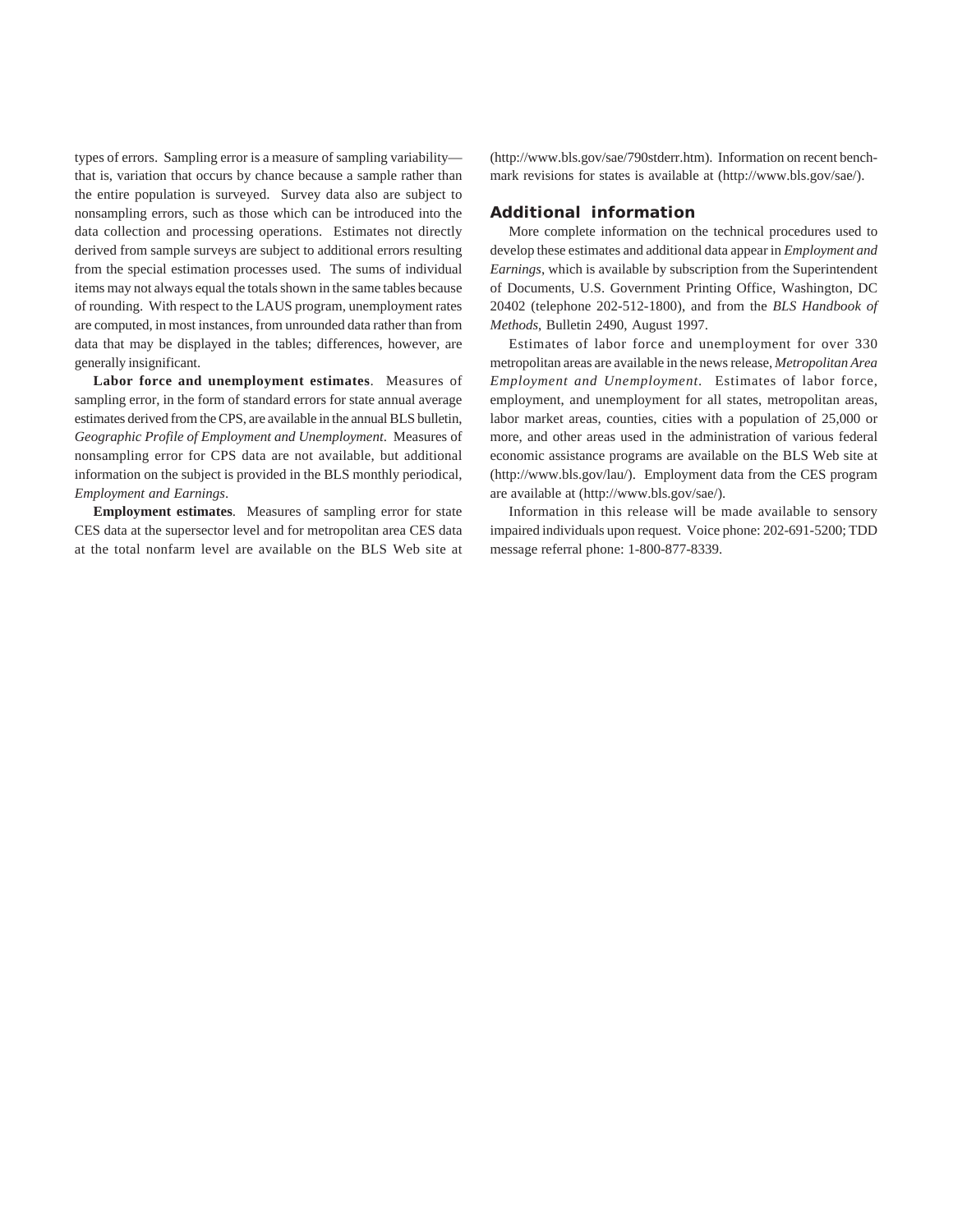#### **Table 1. Civilian labor force and unemployment by state and metropolitan area**

(Numbers in thousands)

|                                                                            |                  |                  |                      |                   | Unemployed    |              |               |              |             |             |                        |             |
|----------------------------------------------------------------------------|------------------|------------------|----------------------|-------------------|---------------|--------------|---------------|--------------|-------------|-------------|------------------------|-------------|
|                                                                            |                  |                  | Civilian labor force |                   |               | Number       |               |              |             |             | Percent of labor force |             |
| State and area                                                             | March            |                  |                      | April             |               | March        |               | April        |             | March       |                        | April       |
|                                                                            | 2003             | 2004             | 2003                 | 2004 <sup>p</sup> | 2003          | 2004         | 2003          | 2004P        | 2003        | 2004        | 2003                   | 2004P       |
|                                                                            | 2,118.7          | 2,148.6          | 2,126.8              | 2,152.1           | 112.2         | 118.2        | 116.6         | 116.5        | 5.3         | 5.5         | 5.5                    | 5.4         |
|                                                                            | 53.0             | 53.7             | 53.2                 | 53.9              | 2.6           | 2.5          | 2.7           | 2.4          | 4.9         | 4.7         | 5.1                    | 4.5         |
|                                                                            | 53.1             | 54.8             | 53.3                 | 55.0              | 1.8           | 2.0          | 1.8           | 2.0          | 3.4         | 3.7         | 3.4                    | 3.6         |
|                                                                            | 470.4            | 477.6            | 471.5                | 478.3             | 19.3          | 20.4         | 19.7          | 20.1         | 4.1         | 4.3         | 4.2                    | 4.2         |
|                                                                            | 70.4             | 72.0             | 70.8                 | 70.8              | 4.1           | 5.3          | 4.2           | 4.4          | 5.8         | 7.4         | 6.0                    | 6.3         |
|                                                                            | 65.9             | 67.5             | 66.5                 | 67.8              | 2.7           | 2.9          | 2.7           | 2.9          | 4.1         | 4.3         | 4.1                    | 4.3         |
|                                                                            | 62.8             | 62.0             | 63.0                 | 61.9              | 4.9           | 4.2          | 5.0           | 4.2          | 7.8         | 6.8         | 8.0                    | 6.8         |
|                                                                            | 46.8             | 46.6             | 46.7                 | 46.8              | 2.6           | 2.8          | 2.8           | 3.0          | 5.5         | 6.0         | 5.9                    | 6.4         |
|                                                                            | 181.5<br>268.5   | 186.9<br>274.0   | 182.7<br>270.2       | 187.4<br>274.7    | 7.5<br>15.3   | 8.8<br>16.3  | 8.0<br>15.3   | 8.4<br>15.9  | 4.1<br>5.7  | 4.7<br>6.0  | 4.4<br>5.7             | 4.5<br>5.8  |
|                                                                            | 163.4            | 167.7            | 164.6                | 168.5             | 7.2           | 8.2          | 7.5           | 8.2          | 4.4         | 4.9         | 4.6                    | 4.9         |
|                                                                            | 86.2             | 85.8             | 86.0                 | 86.0              | 2.7           | 3.0          | 4.4           | 3.0          | 3.2         | 3.5         | 5.1                    | 3.5         |
|                                                                            |                  |                  |                      |                   |               |              |               |              |             |             |                        |             |
|                                                                            | 323.0<br>145.7   | 336.4<br>151.9   | 323.0<br>145.4       | 336.8<br>152.1    | 28.2<br>8.8   | 26.3<br>8.2  | 26.5<br>8.4   | 24.6<br>7.7  | 8.7<br>6.0  | 7.8<br>5.4  | 8.2<br>5.8             | 7.3<br>5.1  |
|                                                                            |                  |                  |                      |                   |               |              |               |              |             |             |                        |             |
|                                                                            | 2,657.8          | 2,728.4          | 2,672.3              | 2,751.6           | 145.5         | 123.4        | 147.4         | 138.2        | 5.5         | 4.5         | 5.5                    | 5.0         |
|                                                                            | 67.3             | 69.7             | 68.1                 | 71.2              | 4.3           | 4.1          | 3.7           | 4.4          | 6.4         | 5.9         | 5.5                    | 6.1         |
|                                                                            | 1,787.9          | 1.838.0          | 1,798.3              | 1,850.7           | 91.9          | 74.9         | 91.7          | 79.3         | 5.1         | 4.1         | 5.1                    | 4.3         |
|                                                                            | 425.8            | 433.9            | 426.3                | 435.5             | 19.1          | 16.4         | 18.0          | 17.0         | 4.5         | 3.8         | 4.2                    | 3.9         |
|                                                                            | 68.5             | 68.7             | 69.7                 | 74.2              | 10.3          | 9.5          | 15.0          | 18.3         | 15.0        | 13.8        | 21.5                   | 24.7        |
|                                                                            | 1,265.5          | 1,308.3          | 1,266.3              | 1,316.7           | 78.4          | 74.8         | 74.4          | 71.1         | 6.2         | 5.7         | 5.9                    | 5.4         |
|                                                                            | 166.3            | 177.5            | 167.0                | 179.4             | 4.8           | 5.0          | 4.7           | 4.8          | 2.9         | 2.8         | 2.8                    | 2.6         |
|                                                                            | 98.5             | 102.0            | 98.5                 | 102.2             | 5.6           | 5.0          | 5.2           | 4.9          | 5.6         | 4.9         | 5.2                    | 4.8         |
| Little Rock-North Little Rock                                              | 44.2<br>308.1    | 46.0<br>321.2    | 44.4<br>309.2        | 46.2<br>323.7     | 2.2<br>15.1   | 2.5<br>15.3  | 2.1<br>14.8   | 2.3<br>14.7  | 5.0<br>4.9  | 5.4<br>4.8  | 4.7<br>4.8             | 5.0<br>4.5  |
|                                                                            | 36.4             | 38.0             | 36.3                 | 37.7              | 3.5           | 3.2          | 3.4           | 3.2          | 9.5         | 8.3         | 9.3                    | 8.6         |
|                                                                            |                  |                  |                      |                   |               |              |               |              |             |             |                        |             |
|                                                                            | 17,405.1         | 17,536.7         | 17,351.9             | 17,461.3          | 1,209.7       | 1,180.6      | 1,171.9       | 1,059.4      | 7.0         | 6.7         | 6.8                    | 6.1         |
|                                                                            | 297.1<br>91.9    | 302.3<br>92.4    | 301.6<br>93.2        | 302.9<br>92.1     | 42.8<br>7.8   | 45.6<br>8.3  | 38.4<br>7.3   | 37.4<br>7.1  | 14.4<br>8.5 | 15.1<br>9.0 | 12.7<br>7.9            | 12.3<br>7.8 |
|                                                                            | 449.1            | 453.4            | 452.9                | 451.4             | 76.2          | 72.1         | 70.5          | 61.0         | 17.0        | 15.9        | 15.6                   | 13.5        |
|                                                                            | 4,803.5          | 4,782.9          | 4,769.1              | 4,778.0           | 317.5         | 297.9        | 322.4         | 294.1        | 6.6         | 6.2         | 6.8                    | 6.2         |
|                                                                            | 89.1             | 93.5             | 88.2                 | 91.6              | 16.1          | 17.1         | 14.7          | 14.2         | 18.1        | 18.3        | 16.7                   | 15.5        |
|                                                                            | 215.5            | 218.5            | 214.5                | 216.5             | 28.1          | 28.8         | 27.1          | 26.0         | 13.1        | 13.2        | 12.6                   | 12.0        |
|                                                                            | 1,276.9          | 1,270.5          | 1,263.7              | 1,258.0           | 81.1          | 75.9         | 80.5          | 68.0         | 6.3         | 6.0         | 6.4                    | 5.4         |
|                                                                            | 1,563.8          | 1,590.6          | 1,559.7              | 1,581.3           | 60.6          | 58.2         | 58.7          | 52.2         | 3.9         | 3.7         | 3.8                    | 3.3         |
|                                                                            | 80.7<br>1,679.3  | 81.8<br>1,728.7  | 80.4<br>1,669.2      | 81.4<br>1,718.8   | 7.1<br>94.6   | 8.0<br>99.8  | 6.6<br>94.4   | 6.6<br>91.8  | 8.8<br>5.6  | 9.8<br>5.8  | 8.2<br>5.7             | 8.2<br>5.3  |
|                                                                            | 866.2            | 888.6            | 864.5                | 880.2             | 46.4          | 52.5         | 45.2          | 45.4         | 5.4         | 5.9         | 5.2                    | 5.2         |
|                                                                            | 196.8            | 200.6            | 203.1                | 200.7             | 28.6          | 29.5         | 21.4          | 18.7         | 14.5        | 14.7        | 10.6                   | 9.3         |
|                                                                            | 1,472.0          | 1,502.3          | 1,468.5              | 1,497.0           | 63.6          | 63.0         | 62.3          | 57.7         | 4.3         | 4.2         | 4.2                    | 3.9         |
|                                                                            | 902.0            | 893.9            | 896.5                | 888.2             | 52.8          | 45.8         | 52.2          | 41.5         | 5.9         | 5.1         | 5.8                    | 4.7         |
|                                                                            | 903.1            | 875.6            | 896.5                | 867.4             | 78.2          | 60.6         | 76.2          | 53.8         | 8.7<br>3.5  | 6.9         | 8.5                    | 6.2         |
| San Luis Obispo-Atascadero-Paso Robles<br>Santa Barbara-Santa Maria-Lompoc | 120.0<br>204.2   | 120.3<br>213.1   | 121.5<br>209.0       | 121.6<br>216.0    | 4.2<br>9.4    | 4.3<br>9.8   | 4.1<br>7.7    | 3.9<br>7.4   | 4.6         | 3.6<br>4.6  | 3.4<br>3.7             | 3.2<br>3.4  |
|                                                                            | 138.1            | 139.6            | 138.3                | 140.0             | 15.1          | 14.7         | 13.0          | 11.4         | 10.9        | 10.5        | 9.4                    | 8.1         |
|                                                                            | 255.1            | 254.4            | 256.6                | 254.0             | 12.9          | 13.3         | 12.8          | 11.5         | 5.0         | 5.2         | 5.0                    | 4.5         |
|                                                                            | 277.9            | 282.9            | 276.3                | 280.4             | 30.3          | 32.1         | 28.7          | 27.9         | 10.9        | 11.4        | 10.4                   | 10.0        |
|                                                                            | 279.9            | 285.1            | 281.1                | 286.3             | 16.0          | 17.2         | 15.9          | 14.9         | 5.7         | 6.0         | 5.7                    | 5.2         |
|                                                                            | 427.6<br>173.5   | 433.9<br>176.8   | 427.4<br>176.3       | 430.8<br>176.5    | 21.0<br>32.3  | 21.8<br>32.7 | 20.2<br>28.0  | 18.9<br>25.2 | 4.9<br>18.6 | 5.0<br>18.5 | 4.7<br>15.9            | 4.4<br>14.3 |
|                                                                            | 97.9             | 99.7             | 98.0                 | 99.1              | 5.8           | 6.4          | 5.0           | 5.0          | 6.0         | 6.4         | 5.1                    | 5.0         |
|                                                                            | 58.7             | 58.5             | 58.8                 | 57.4              | 9.7           | 10.0         | 9.2           | 8.6          | 16.5        | 17.1        | 15.6                   | 14.9        |
|                                                                            |                  |                  |                      |                   |               |              |               |              |             |             |                        |             |
|                                                                            | 2,436.8<br>174.5 | 2,456.0<br>173.0 | 2,445.5<br>175.4     | 2,477.0<br>174.6  | 158.2<br>11.1 | 128.6<br>7.9 | 154.0<br>10.8 | 128.5<br>8.0 | 6.5<br>6.3  | 5.2<br>4.6  | 6.3<br>6.2             | 5.2<br>4.6  |
|                                                                            | 277.8            | 280.5            | 280.6                | 283.2             | 19.2          | 15.0         | 18.6          | 15.2         | 6.9         | 5.3         | 6.6                    | 5.4         |
|                                                                            | 1,231.5          | 1,241.9          | 1,235.4              | 1,253.3           | 81.8          | 67.2         | 80.5          | 66.8         | 6.6         | 5.4         | 6.5                    | 5.3         |
|                                                                            | 150.4            | 149.4            | 152.2                | 151.8             | 9.4           | 7.6          | 9.0           | 7.5          | 6.3         | 5.1         | 5.9                    | 4.9         |
|                                                                            | 65.0             | 65.8             | 65.3                 | 66.8              | 4.0           | 3.5          | 3.6           | 3.2          | 6.2         | 5.3         | 5.6                    | 4.8         |
|                                                                            | 99.1             | 100.7            | 101.6                | 103.2             | 7.4           | 6.4          | 7.1           | 6.2          | 7.4         | 6.4         | 7.0                    | 6.0         |
|                                                                            | 62.5             | 62.8             | 62.8                 | 63.7              | 5.0           | 4.5          | 4.6           | 4.4          | 7.9         | 7.1         | 7.3                    | 7.0         |
|                                                                            | 1,801.7          | 1,779.0          | 1,794.5              | 1,769.6           | 107.1         | 91.8         | 100.5         | 80.9         | 5.9         | 5.2         | 5.6                    | 4.6         |
|                                                                            | 231.5            | 228.0            | 229.5                | 226.0             | 16.3          | 13.8         | 15.3          | 12.3         | 7.0         | 6.1         | 6.7                    | 5.4         |
|                                                                            | 115.5            | 115.4            | 114.9                | 115.3             | 4.8           | 4.1          | 4.5           | 3.5          | 4.1         | 3.5         | 3.9                    | 3.1         |
|                                                                            | 613.6<br>292.1   | 602.6<br>287.0   | 611.0<br>290.6       | 596.8<br>286.7    | 39.7<br>16.1  | 33.8<br>14.4 | 37.0<br>15.3  | 29.6<br>13.1 | 6.5<br>5.5  | 5.6<br>5.0  | 6.1<br>5.3             | 5.0<br>4.6  |
|                                                                            | 167.6            | 167.2            | 167.2                | 167.0             | 8.7           | 7.9          | 8.2           | 6.8          | 5.2         | 4.7         | 4.9                    | 4.1         |
|                                                                            | 192.3            | 190.4            | 192.7                | 190.1             | 7.5           | 6.3          | 7.0           | 5.4          | 3.9         | 3.3         | 3.7                    | 2.9         |
|                                                                            | 119.6            | 118.3            | 118.5                | 117.9             | 9.7           | 8.0          | 9.1           | 7.2          | 8.1         | 6.8         | 7.6                    | 6.1         |
|                                                                            | 415.0            |                  | 414.9                |                   |               |              |               |              |             | 4.0         |                        |             |
|                                                                            | 76.0             | 424.0<br>78.1    | 76.7                 | 425.0<br>79.1     | 20.0<br>3.5   | 16.9<br>2.7  | 17.5<br>3.2   | 15.7<br>2.5  | 4.8<br>4.6  | 3.4         | 4.2<br>4.1             | 3.7<br>3.2  |
|                                                                            | 308.9            | 312.0            | 306.1                | 311.5             | 17.1          | 13.4         | 14.5          | 12.1         | 5.5         | 4.3         | 4.7                    | 3.9         |
|                                                                            |                  |                  |                      |                   |               |              |               |              |             |             |                        |             |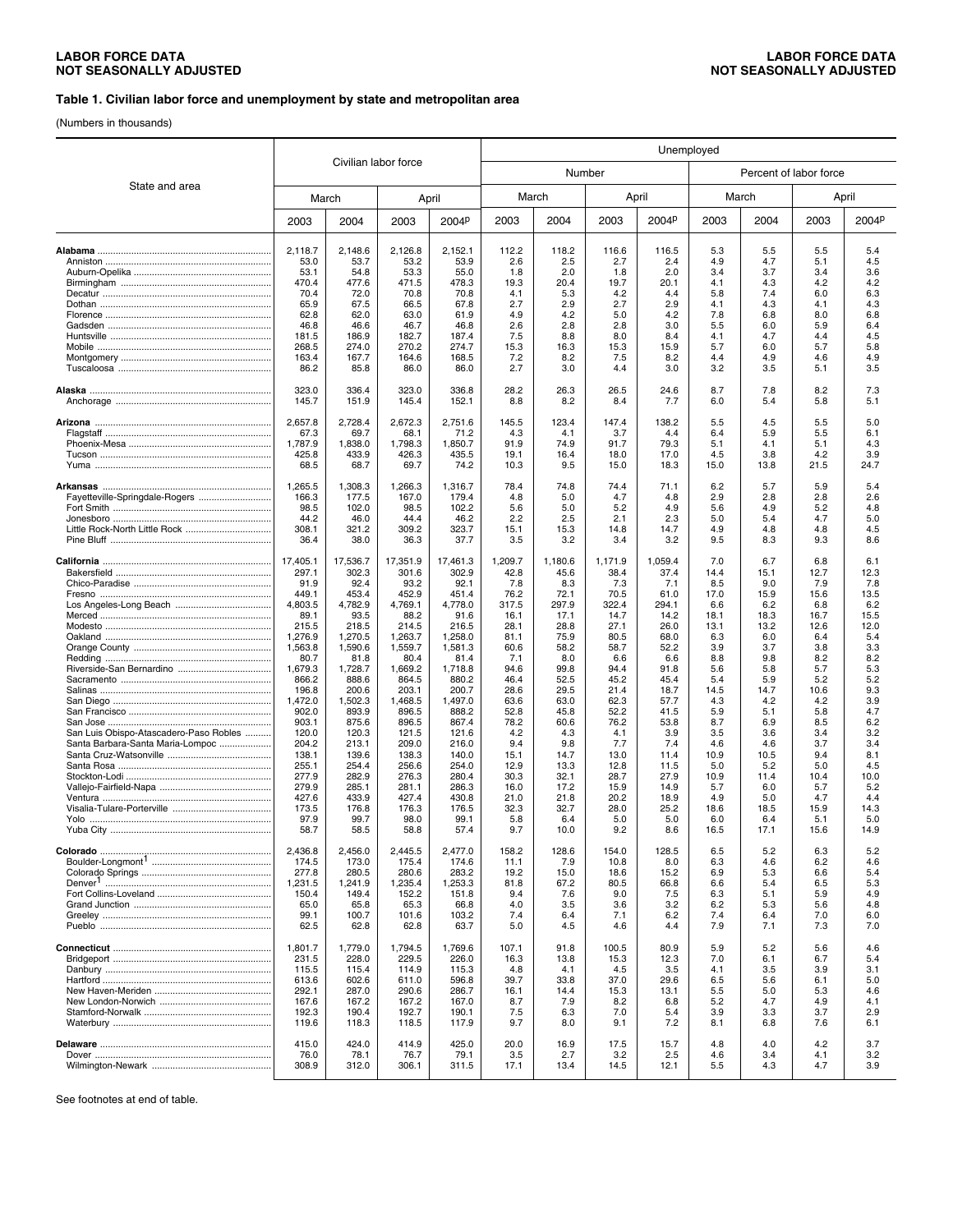#### **Table 1. Civilian labor force and unemployment by state and metropolitan area—Continued**

(Numbers in thousands)

|                                 |                  |                      |                  | Unemployed        |               |              |              |              |            |                        |            |            |
|---------------------------------|------------------|----------------------|------------------|-------------------|---------------|--------------|--------------|--------------|------------|------------------------|------------|------------|
| State and area                  |                  | Civilian labor force |                  |                   |               | Number       |              |              |            | Percent of labor force |            |            |
|                                 | March            |                      | April            |                   | March         |              |              | April        |            | March                  |            | April      |
|                                 | 2003             | 2004                 | 2003             | 2004 <sup>p</sup> | 2003          | 2004         | 2003         | 2004P        | 2003       | 2004                   | 2003       | 2004P      |
|                                 |                  |                      |                  |                   |               |              |              |              |            |                        |            |            |
|                                 | 301.8<br>2,827.3 | 302.6<br>2,892.2     | 300.2<br>2,822.1 | 301.0<br>2,892.3  | 20.4<br>103.8 | 20.6<br>87.7 | 19.4<br>96.8 | 20.1<br>82.3 | 6.8<br>3.7 | 6.8<br>3.0             | 6.4<br>3.4 | 6.7<br>2.8 |
|                                 | 8,073.1          | 8,264.7              | 8,076.4          | 8.276.9           | 400.5         | 375.4        | 410.3        | 363.9        | 5.0        | 4.5                    | 5.1        | 4.4        |
|                                 | 217.8<br>869.8   | 225.6<br>892.3       | 217.7<br>864.7   | 225.6<br>886.8    | 10.6<br>47.5  | 10.5<br>43.2 | 11.0<br>49.2 | 9.8<br>41.7  | 4.9<br>5.5 | 4.6<br>4.8             | 5.0<br>5.7 | 4.4<br>4.7 |
|                                 | 216.1            | 223.7                | 215.3            | 223.4             | 8.5           | 7.5          | 8.6          | 7.1          | 3.9        | 3.4                    | 4.0        | 3.2        |
|                                 | 143.1            | 147.4                | 142.8            | 146.8             | 7.5           | 7.5          | 7.4          | 7.3          | 5.3        | 5.1                    | 5.2        | 4.9        |
|                                 | 89.6<br>112.9    | 92.5<br>117.2        | 90.7<br>113.1    | 93.9<br>118.0     | 2.5<br>2.5    | 2.3<br>2.9   | 2.5<br>2.6   | 2.1<br>2.7   | 2.8<br>2.2 | 2.5<br>2.4             | 2.8<br>2.3 | 2.3<br>2.3 |
|                                 | 581.5            | 601.5                | 581.6            | 603.0             | 28.7          | 30.0         | 29.7         | 29.4         | 4.9        | 5.0                    | 5.1        | 4.9        |
|                                 | 215.6            | 220.1                | 216.1            | 220.7             | 11.4          | 10.6         | 11.7         | 10.3         | 5.3        | 4.8                    | 5.4        | 4.7        |
|                                 | 221.5            | 226.9                | 222.1            | 228.1             | 11.2          | 9.8          | 11.3         | 9.1          | 5.0        | 4.3                    | 5.1        | 4.0        |
|                                 | 1,098.8<br>120.8 | 1,106.3<br>127.2     | 1,093.6<br>119.9 | 1,109.1<br>125.8  | 78.4<br>4.2   | 71.2<br>3.8  | 81.0<br>4.3  | 71.5<br>3.5  | 7.1<br>3.5 | 6.4<br>3.0             | 7.4<br>3.6 | 6.4<br>2.8 |
|                                 | 103.6            | 107.0                | 104.7            | 107.2             | 4.6           | 4.5          | 4.7          | 4.3          | 4.4        | 4.2                    | 4.4        | 4.0        |
|                                 | 956.0            | 982.1                | 960.6            | 984.5             | 46.4          | 43.9         | 48.0         | 41.7         | 4.9        | 4.5                    | 5.0        | 4.2        |
|                                 | 71.2             | 72.9                 | 71.7             | 72.7              | 3.7           | 3.3          | 3.6          | 3.1          | 5.2        | 4.5                    | 5.0        | 4.2        |
|                                 | 178.5            | 183.0                | 179.6            | 184.5             | 7.3<br>2.2    | 7.0          | 7.4          | 6.6<br>2.1   | 4.1        | 3.8                    | 4.1        | 3.6        |
|                                 | 53.5<br>299.7    | 54.7<br>309.8        | 53.0<br>302.2    | 54.7<br>312.2     | 9.8           | 2.1<br>9.8   | 2.3<br>10.5  | 9.7          | 4.1<br>3.3 | 3.9<br>3.2             | 4.3<br>3.5 | 3.8<br>3.1 |
|                                 | 155.2            | 157.7                | 156.0            | 159.5             | 5.3           | 5.0          | 5.4          | 4.9          | 3.4        | 3.1                    | 3.5        | 3.1        |
| Tampa-St. Petersburg-Clearwater | 1,316.2          | 1,339.1              | 1,319.1          | 1,344.9           | 57.6          | 53.1         | 57.8         | 49.9         | 4.4        | 4.0                    | 4.4        | 3.7        |
| West Palm Beach-Boca Raton      | 580.2            | 592.5                | 579.1            | 591.9             | 29.1          | 27.9         | 30.0         | 28.3         | 5.0        | 4.7                    | 5.2        | 4.8        |
|                                 | 4,373.1          | 4,383.7              | 4,384.6          | 4,381.6           | 216.6         | 160.2        | 203.2        | 153.0        | 5.0        | 3.7                    | 4.6        | 3.5        |
|                                 | 57.5             | 57.2                 | 57.5             | 57.0              | 3.4           | 2.4          | 3.0          | 2.3          | 5.9        | 4.1                    | 5.3        | 4.0        |
|                                 | 79.7<br>2,413.5  | 78.9<br>2,424.0      | 79.7<br>2,420.9  | 78.6<br>2,422.4   | 2.4<br>122.4  | 1.8<br>92.1  | 2.2<br>116.3 | 1.8<br>87.8  | 3.0<br>5.1 | 2.3<br>3.8             | 2.8<br>4.8 | 2.3<br>3.6 |
|                                 | 211.9            | 219.8                | 216.4            | 220.3             | 9.8           | 9.7          | 10.1         | 9.8          | 4.6        | 4.4                    | 4.7        | 4.4        |
|                                 | 128.6            | 129.9                | 130.5            | 129.4             | 6.6           | 5.6          | 6.2          | 5.4          | 5.1        | 4.3                    | 4.8        | 4.2        |
|                                 | 159.8            | 162.0                | 160.8            | 161.5             | 6.6           | 5.4          | 6.2          | 5.1          | 4.1        | 3.3                    | 3.8        | 3.2        |
|                                 | 145.8            | 149.2                | 147.2            | 149.3             | 5.5           | 4.6          | 5.3          | 4.7          | 3.8        | 3.1                    | 3.6        | 3.2        |
|                                 | 608.4<br>431.1   | 624.8<br>442.4       | 613.1<br>433.3   | 627.8<br>443.9    | 23.1<br>14.5  | 22.2<br>14.7 | 25.6<br>16.1 | 22.5<br>14.3 | 3.8<br>3.4 | 3.5<br>3.3             | 4.2<br>3.7 | 3.6<br>3.2 |
|                                 |                  |                      |                  |                   |               |              |              |              |            |                        |            |            |
|                                 | 685.0<br>248.3   | 696.7<br>252.3       | 687.2<br>247.7   | 695.3<br>252.7    | 45.0<br>15.0  | 38.7<br>11.6 | 40.9<br>14.0 | 32.9<br>10.3 | 6.6<br>6.0 | 5.6<br>4.6             | 6.0<br>5.7 | 4.7<br>4.1 |
|                                 | 41.4             | 41.2                 | 41.1             | 41.1              | 2.4           | 2.0          | 2.1          | 1.7          | 5.8        | 4.9                    | 5.2        | 4.2        |
|                                 | 6,277.6          | 6,334.2              | 6,269.1          | 6,332.6           | 444.1         | 408.2        | 398.5        | 370.9        | 7.1        | 6.4                    | 6.4        | 5.9        |
|                                 | 93.5             | 94.5                 | 93.9             | 94.5              | 3.1           | 3.0          | 2.4          | 2.6          | 3.3        | 3.2                    | 2.5        | 2.8        |
|                                 | 101.4            | 102.2                | 101.7            | 102.0             | 3.4<br>304.2  | 3.5          | 3.0          | 3.1          | 3.4        | 3.4                    | 3.0        | 3.0        |
| Davenport-Moline-Rock Island    | 4,197.0<br>186.4 | 4,241.1<br>185.6     | 4,183.6<br>185.4 | 4,232.2<br>184.6  | 10.7          | 278.0<br>9.9 | 276.8<br>9.2 | 254.5<br>8.8 | 7.2<br>5.7 | 6.6<br>5.4             | 6.6<br>5.0 | 6.0<br>4.8 |
|                                 | 55.9             | 55.5                 | 55.3             | 55.5              | 4.4           | 3.7          | 3.8          | 3.4          | 7.9        | 6.7                    | 6.9        | 6.1        |
|                                 | 52.4             | 53.0                 | 52.3             | 52.9              | 4.4           | 4.3          | 3.8          | 3.9          | 8.5        | 8.2                    | 7.2        | 7.5        |
|                                 | 178.9            | 179.3                | 178.6            | 180.0             | 10.8          | 9.2          | 9.4          | 8.2          | 6.0        | 5.1                    | 5.3        | 4.5        |
|                                 | 194.9<br>103.6   | 194.2<br>105.2       | 194.9<br>104.0   | 193.6<br>105.4    | 17.4<br>5.5   | 16.2<br>5.6  | 16.1<br>4.7  | 14.4<br>5.0  | 8.9<br>5.3 | 8.3<br>5.3             | 8.2<br>4.5 | 7.4<br>4.7 |
|                                 | 3.151.0          | 3.167.0              | 3,176.7          | 3,174.5           | 170.7         | 178.7        | 164.4        | 158.9        | 5.4        | 5.6                    | 5.2        | 5.0        |
|                                 | 65.9             | 68.7                 | 66.8             | 68.9              | 2.2           | 2.1          | 2.0          | 1.8          | 3.4        | 3.1                    | 3.0        | 2.6        |
|                                 | 96.6             | 97.8                 | 98.1             | 98.3              | 4.6           | 4.3          | 6.0          | 3.9          | 4.8        | 4.4                    | 6.1        | 4.0        |
|                                 | 164.5<br>267.3   | 163.3<br>265.7       | 166.0<br>268.8   | 164.4<br>266.0    | 7.1<br>14.9   | 7.0          | 6.8<br>14.4  | 6.3<br>14.3  | 4.3<br>5.6 | 4.3<br>6.2             | 4.1<br>5.4 | 3.8<br>5.4 |
|                                 | 300.9            | 304.0                | 303.8            | 305.5             | 17.9          | 16.3<br>20.1 | 16.8         | 18.0         | 6.0        | 6.6                    | 5.5        | 5.9        |
|                                 | 893.0            | 903.2                | 899.2            | 905.7             | 43.6          | 46.2         | 42.5         | 42.2         | 4.9        | 5.1                    | 4.7        | 4.7        |
|                                 | 50.2             | 50.4                 | 50.2             | 50.5              | 3.0           | 2.9          | 2.8          | 2.7          | 5.9        | 5.8                    | 5.6        | 5.3        |
|                                 | 94.0             | 93.6                 | 94.3             | 93.7              | 4.1           | 4.4          | 3.9          | 3.9<br>3.2   | 4.4        | 4.7                    | 4.1        | 4.2        |
|                                 | 60.2<br>135.5    | 59.5<br>137.3        | 60.7<br>136.4    | 59.6<br>137.3     | 4.0<br>6.7    | 3.6<br>7.2   | 3.6<br>6.8   | 6.3          | 6.6<br>4.9 | 6.1<br>5.3             | 6.0<br>5.0 | 5.3<br>4.6 |
|                                 | 71.4             | 74.2                 | 72.4             | 74.2              | 4.2           | 5.1          | 4.0          | 4.4          | 5.9        | 6.9                    | 5.5        | 6.0        |
|                                 | 1,621.0          | 1,616.9              | 1,610.1          | 1,610.5           | 85.0          | 79.8         | 73.3         | 64.1         | 5.2        | 4.9                    | 4.6        | 4.0        |
|                                 | 117.7            | 114.7                | 117.1            | 113.9             | 6.4           | 5.6          | 5.5          | 4.8          | 5.4        | 4.9                    | 4.7        | 4.3        |
|                                 | 272.0            | 274.5                | 272.3            | 273.7             | 12.5          | 10.9         | 10.9         | 9.0          | 4.6        | 4.0                    | 4.0        | 3.3        |
|                                 | 50.6             | 51.3                 | 50.0             | 50.5              | 2.6           | 2.5          | 2.0          | 1.8          | 5.2        | 4.9                    | 3.9        | 3.5        |
|                                 | 76.4             | 74.8                 | 71.6             | 74.3              | 2.5           | 2.6          | 2.1          | 2.3          | 3.2        | 3.4                    | 3.0        | 3.1        |
|                                 | 63.5<br>71.4     | 63.0<br>71.7         | 64.0<br>71.5     | 62.9<br>71.0      | 3.3<br>3.8    | 3.5<br>3.7   | 3.1<br>3.4   | 3.1<br>3.1   | 5.2<br>5.3 | 5.5<br>5.2             | 4.8<br>4.8 | 4.9<br>4.4 |
|                                 |                  |                      |                  |                   |               |              |              |              |            |                        |            |            |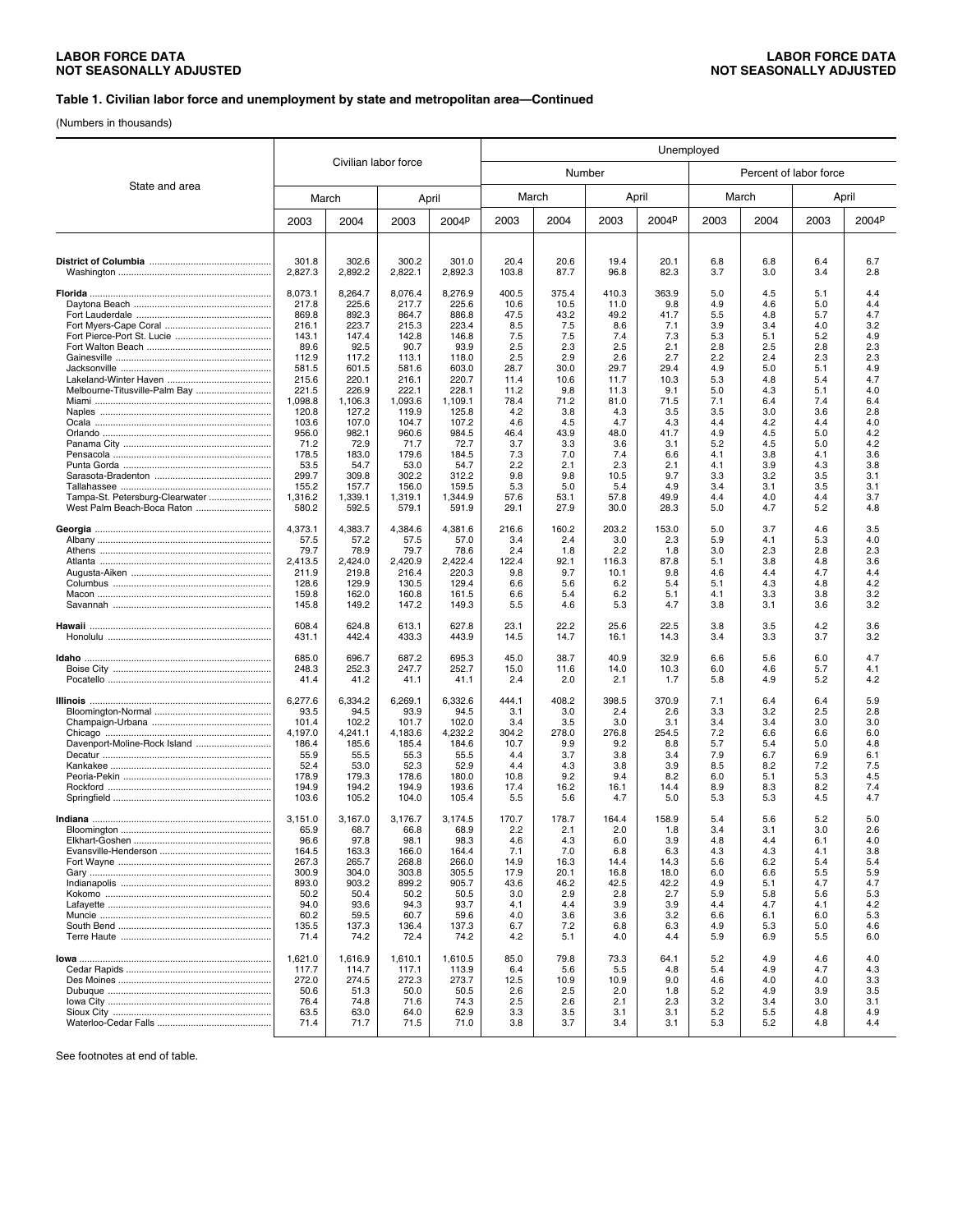#### **Table 1. Civilian labor force and unemployment by state and metropolitan area—Continued**

(Numbers in thousands)

|                               |                    |                      |                    | Unemployed         |               |               |               |               |            |                        |            |            |
|-------------------------------|--------------------|----------------------|--------------------|--------------------|---------------|---------------|---------------|---------------|------------|------------------------|------------|------------|
|                               |                    | Civilian labor force |                    |                    |               | Number        |               |               |            | Percent of labor force |            |            |
| State and area                | March              |                      | April              |                    |               | March         |               | April         |            | March                  |            | April      |
|                               | 2003               | 2004                 | 2003               | 2004 <sup>p</sup>  | 2003          | 2004          | 2003          | 2004P         | 2003       | 2004                   | 2003       | 2004P      |
|                               |                    |                      |                    |                    |               |               |               |               |            |                        |            |            |
|                               | 1,425.5<br>58.5    | 1,459.8<br>60.5      | 1,424.3<br>58.7    | 1,455.5<br>59.5    | 80.2<br>2.9   | 72.8<br>2.7   | 77.7<br>2.7   | 67.6<br>2.4   | 5.6<br>4.9 | 5.0<br>4.4             | 5.5<br>4.6 | 4.6<br>4.1 |
|                               | 88.5<br>286.9      | 92.7<br>292.2        | 89.2<br>284.1      | 92.4<br>290.6      | 4.2<br>20.1   | 4.7<br>17.5   | 3.9<br>19.6   | 4.9<br>16.6   | 4.7<br>7.0 | 5.1<br>6.0             | 4.4<br>6.9 | 5.3<br>5.7 |
|                               | 1,933.0            | 1,970.2              | 1.943.3            | 1,976.5            | 126.4         | 115.5         | 120.0         | 103.1         | 6.5        | 5.9                    | 6.2        | 5.2        |
|                               | 251.6<br>546.5     | 256.4<br>554.5       | 254.8<br>550.2     | 258.2<br>557.8     | 11.4<br>30.4  | 10.4<br>29.3  | 11.1<br>29.3  | 9.3<br>27.2   | 4.5<br>5.6 | 4.1<br>5.3             | 4.4<br>5.3 | 3.6<br>4.9 |
|                               | 47.8               | 48.6                 | 47.9               | 48.6               | 3.1           | 2.6           | 2.9           | 2.3           | 6.5        | 5.4                    | 6.0        | 4.8        |
|                               | 2,024.8<br>59.7    | 2,018.7<br>59.9      | 2,028.2<br>59.9    | 2,016.9<br>59.4    | 130.8<br>3.7  | 107.2<br>2.6  | 123.3<br>3.3  | 106.4<br>2.4  | 6.5<br>6.1 | 5.3<br>4.4             | 6.1<br>5.5 | 5.3<br>4.1 |
|                               | 307.0              | 311.3                | 307.3              | 310.1              | 17.9          | 14.8          | 16.9          | 16.4          | 5.8        | 4.8                    | 5.5        | 5.3        |
|                               | 98.6               | 99.1                 | 98.6               | 98.3               | 3.9           | 3.5           | 3.5           | 3.6           | 4.0        | 3.6                    | 3.6        | 3.7        |
|                               | 180.1<br>89.1      | 179.2<br>88.3        | 180.4<br>88.3      | 177.9<br>88.0      | 9.7<br>5.8    | 7.8<br>4.3    | 8.9<br>5.5    | 7.5<br>4.5    | 5.4<br>6.5 | 4.4<br>4.9             | 5.0<br>6.2 | 4.2<br>5.1 |
|                               | 73.7               | 73.1                 | 73.9               | 72.9               | 4.3           | 3.7           | 4.1           | 3.4           | 5.8        | 5.0                    | 5.5        | 4.7        |
|                               | 601.5              | 603.3                | 605.8              | 604.2              | 32.7          | 29.3          | 30.8          | 29.1          | 5.4        | 4.9                    | 5.1        | 4.8        |
|                               | 182.4              | 181.5                | 182.3              | 181.5              | 13.5          | 10.7          | 15.0          | 10.1          | 7.4        | 5.9                    | 8.2        | 5.5        |
|                               | 680.8<br>54.2      | 685.3<br>54.8        | 681.6<br>53.8      | 686.7<br>54.7      | 38.8<br>1.9   | 38.7<br>2.3   | 37.8<br>1.8   | 32.7<br>1.9   | 5.7<br>3.6 | 5.6<br>4.1             | 5.5<br>3.4 | 4.8<br>3.4 |
|                               | 54.8<br>139.3      | 55.3<br>141.2        | 54.2<br>139.5      | 55.0<br>142.2      | 2.8<br>4.3    | 2.6<br>4.5    | 2.6<br>4.1    | 2.2<br>3.7    | 5.0<br>3.1 | 4.7<br>3.2             | 4.8<br>2.9 | 4.0<br>2.6 |
|                               |                    |                      |                    |                    |               |               |               |               |            |                        |            |            |
|                               | 2,881.7<br>1,337.1 | 2.921.0<br>1,344.4   | 2,877.4<br>1,337.4 | 2.919.4<br>1,349.1 | 134.2<br>67.9 | 116.6<br>60.1 | 122.3<br>62.2 | 109.2<br>56.9 | 4.7<br>5.1 | 4.0<br>4.5             | 4.2<br>4.7 | 3.7<br>4.2 |
|                               | 43.7               | 43.7                 | 43.7               | 43.9               | 3.2           | 3.5           | 2.7           | 3.0           | 7.3        | 8.0                    | 6.2        | 6.9        |
|                               | 71.2               | 71.3                 | 71.0               | 71.1               | 4.0           | 3.2           | 3.4           | 2.6           | 5.6        | 4.5                    | 4.8        | 3.7        |
|                               | 3,411.4<br>78.4    | 3,381.9<br>79.3      | 3,399.1<br>80.9    | 3,363.3<br>80.3    | 217.5<br>5.3  | 189.4<br>5.2  | 194.0<br>4.1  | 155.9<br>3.5  | 6.4<br>6.8 | 5.6<br>6.6             | 5.7<br>5.1 | 4.6<br>4.3 |
|                               | 1,877.9            | 1,846.6              | 1,868.7            | 1,839.7            | 103.8         | 87.1          | 95.0          | 73.8          | 5.5        | 4.7                    | 5.1        | 4.0        |
|                               | 140.5              | 142.9                | 140.7              | 142.6              | 9.2           | 8.7           | 8.1           | 7.3           | 6.5        | 6.1                    | 5.8        | 5.1        |
|                               | 71.7<br>212.4      | 71.4<br>209.1        | 71.0<br>211.8      | 70.1<br>207.7      | 6.0<br>17.8   | 5.5<br>16.1   | 5.4<br>17.0   | 4.6<br>14.7   | 8.4<br>8.4 | 7.7<br>7.7             | 7.6<br>8.0 | 6.6<br>7.1 |
|                               | 178.4              | 179.3                | 177.5              | 177.6              | 13.2          | 10.6          | 12.1          | 9.0           | 7.4        | 5.9                    | 6.8        | 5.1        |
|                               | 84.9               | 84.1                 | 83.7               | 82.5               | 8.3           | 7.3           | 6.9           | 5.5           | 9.8        | 8.7                    | 8.2        | 6.6        |
|                               | 40.8<br>295.4      | 40.8<br>296.8        | 40.9<br>294.6      | 40.2<br>294.5      | 2.8<br>19.6   | 2.6<br>17.9   | 2.4<br>17.2   | 2.0<br>14.7   | 6.8<br>6.6 | 6.3<br>6.0             | 6.0<br>5.8 | 4.9<br>5.0 |
|                               | 268.0              | 267.3                | 266.8              | 266.0              | 18.9          | 16.4          | 16.8          | 13.7          | 7.1        | 6.1                    | 6.3        | 5.1        |
|                               | 4,985.2            | 5,042.9              | 4,964.1            | 4,970.8            | 383.2         | 385.9         | 356.2         | 298.4         | 7.7        | 7.7                    | 7.2        | 6.0        |
|                               | 310.3<br>77.0      | 320.3<br>82.5        | 308.4<br>79.3      | 318.2<br>81.9      | 13.7<br>5.7   | 14.3<br>6.2   | 12.4<br>5.1   | 10.6<br>4.9   | 4.4<br>7.4 | 4.5<br>7.6             | 4.0<br>6.4 | 3.3<br>6.0 |
|                               | 2,221.5            | 2,229.4              | 2,211.0            | 2,200.4            | 164.2         | 170.6         | 154.6         | 134.0         | 7.4        | 7.7                    | 7.0        | 6.1        |
|                               | 185.6              | 186.4                | 182.5              | 182.1              | 18.5          | 18.3          | 16.7          | 14.1          | 9.9        | 9.8                    | 9.2        | 7.8        |
| Grand Rapids-Muskegon-Holland | 601.4<br>78.2      | 610.8<br>79.7        | 598.3<br>78.0      | 599.8<br>78.1      | 47.6<br>6.7   | 44.4<br>6.1   | 49.1<br>6.1   | 34.5<br>4.7   | 7.9<br>8.5 | 7.3<br>7.7             | 8.2<br>7.8 | 5.7<br>6.1 |
|                               | 230.1              | 235.7                | 229.2              | 231.6              | 14.5          | 15.6          | 13.2          | 12.5          | 6.3        | 6.6                    | 5.8        | 5.4        |
|                               | 247.8              | 252.0                | 246.4              | 248.8              | 12.3          | 13.5          | 10.8          | 10.2          | 4.9        | 5.3                    | 4.4        | 4.1        |
|                               | 193.8              | 193.2                | 193.5              | 190.7              | 17.6          | 17.2          | 15.5          | 13.9          | 9.1        | 8.9                    | 8.0        | 7.3        |
|                               | 2,891.1<br>131.4   | 2,926.6<br>133.4     | 2,920.8<br>132.5   | 2,945.1<br>134.2   | 157.3<br>8.1  | 156.0<br>8.4  | 151.8<br>8.1  | 132.3<br>7.6  | 5.4<br>6.2 | 5.3<br>6.3             | 5.2<br>6.1 | 4.5<br>5.7 |
|                               | 1,811.3            | 1.837.5              | 1,826.4            | 1,851.3            | 88.6          | 87.2          | 86.9          | 77.1          | 4.9        | 4.7                    | 4.8        | 4.2        |
|                               | 83.2<br>106.1      | 84.1<br>108.2        | 83.7<br>107.6      | 84.4<br>108.3      | 3.6<br>6.6    | 3.6<br>6.5    | 3.6<br>5.9    | 3.2<br>4.9    | 4.4<br>6.2 | 4.2<br>6.0             | 4.3<br>5.5 | 3.8<br>4.6 |
|                               | 1,307.1            | 1,305.6              |                    |                    | 88.3          | 60.3          |               |               |            |                        |            |            |
|                               | 173.3              | 177.3                | 1,307.2<br>174.3   | 1,306.5<br>177.7   | 8.4           | 6.1           | 82.0<br>8.6   | 59.6<br>6.3   | 6.8<br>4.9 | 4.6<br>3.5             | 6.3<br>4.9 | 4.6<br>3.6 |
|                               | 54.4               | 56.0                 | 55.0               | 55.8               | 2.2           | 1.8           | 2.0           | 1.8           | 4.0        | 3.3                    | 3.6        | 3.3        |
|                               | 237.5              | 241.4                | 237.3              | 242.1              | 11.1          | 7.7           | 10.9          | 8.0           | 4.7        | 3.2                    | 4.6        | 3.3        |
|                               | 2,995.4            | 2,997.2              | 3,019.6            | 3,015.1            | 172.2         | 154.6         | 165.8         | 137.0         | 5.8        | 5.2                    | 5.5        | 4.5        |
|                               | 88.8<br>83.5       | 89.9<br>84.7         | 89.3<br>84.7       | 90.5<br>85.3       | 2.0<br>4.4    | 2.0<br>3.6    | 1.9<br>4.6    | 1.7<br>3.4    | 2.3<br>5.3 | 2.2<br>4.3             | 2.2<br>5.4 | 1.9<br>4.0 |
|                               | 1,017.2            | 1,019.3              | 1,022.1            | 1,017.6            | 61.5          | 56.7          | 61.9          | 52.4          | 6.0        | 5.6                    | 6.1        | 5.2        |
|                               | 52.9               | 52.9                 | 52.8               | 53.4               | 3.3           | 2.8           | 3.0           | 2.4           | 6.2        | 5.3                    | 5.6        | 4.6        |
|                               | 1,383.4<br>176.1   | 1,389.1<br>182.0     | 1,394.0<br>177.6   | 1,391.4<br>181.7   | 80.5<br>7.3   | 75.6<br>6.4   | 79.3<br>7.0   | 69.6<br>5.6   | 5.8<br>4.1 | 5.4<br>3.5             | 5.7<br>3.9 | 5.0<br>3.1 |
|                               |                    |                      |                    |                    |               |               |               |               |            |                        |            |            |
|                               | 467.3<br>70.6      | 474.1<br>75.2        | 473.0<br>71.8      | 476.8<br>76.1      | 26.1<br>2.9   | 24.2<br>2.6   | 21.7<br>2.1   | 21.8          | 5.6<br>4.1 | 5.1<br>3.5             | 4.6<br>3.0 | 4.6<br>3.1 |
|                               | 36.4               | 36.2                 | 36.3               | 36.1               | 1.9           | 1.6           | 1.4           | 2.3<br>1.5    | 5.2        | 4.5                    | 4.0        | 4.1        |
|                               | 55.8               | 59.2                 | 56.0               | 59.4               | 2.6           | 2.4           | 2.2           | 2.2           | 4.6        | 4.0                    | 3.9        | 3.7        |
|                               |                    |                      |                    |                    |               |               |               |               |            |                        |            |            |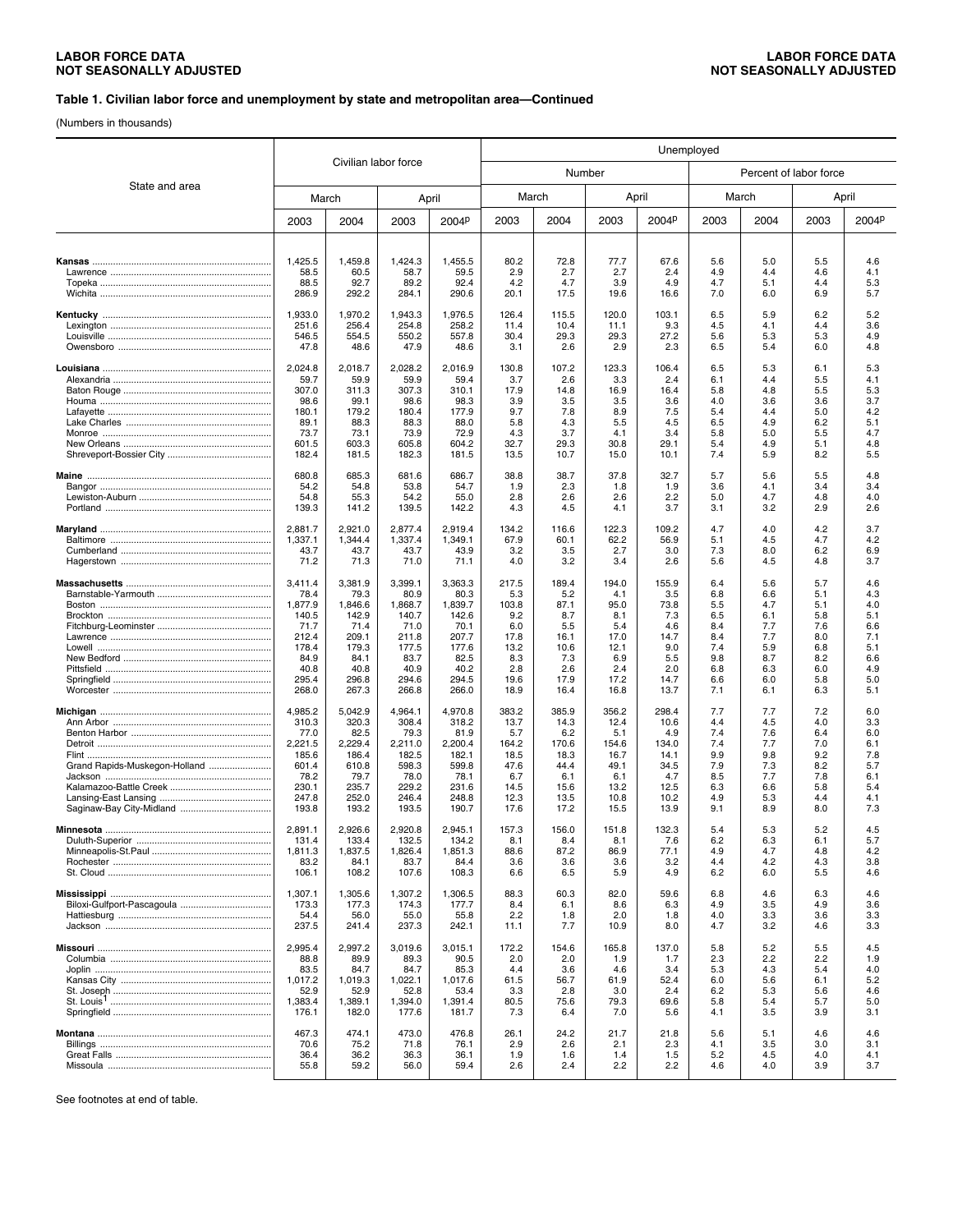#### **Table 1. Civilian labor force and unemployment by state and metropolitan area—Continued**

(Numbers in thousands)

|                                     |                  |                      |                  | Unemployed        |               |               |               |               |            |                        |             |            |
|-------------------------------------|------------------|----------------------|------------------|-------------------|---------------|---------------|---------------|---------------|------------|------------------------|-------------|------------|
| State and area                      |                  | Civilian labor force |                  |                   |               | Number        |               |               |            | Percent of labor force |             |            |
|                                     | March            |                      | April            |                   |               | March         |               | April         |            | March                  |             | April      |
|                                     | 2003             | 2004                 | 2003             | 2004 <sup>p</sup> | 2003          | 2004          | 2003          | 2004P         | 2003       | 2004                   | 2003        | 2004P      |
|                                     |                  |                      |                  |                   |               |               |               |               |            |                        |             |            |
|                                     | 969.9<br>157.1   | 981.1<br>155.7       | 974.0<br>155.4   | 985.2<br>155.8    | 42.0<br>6.3   | 37.9<br>6.0   | 38.5<br>5.9   | 33.5<br>5.4   | 4.3<br>4.0 | 3.9<br>3.8             | 4.0<br>3.8  | 3.4<br>3.5 |
|                                     | 417.5            | 410.8                | 413.9            | 412.2             | 19.6          | 18.5          | 18.4          | 16.6          | 4.7        | 4.5                    | 4.4         | 4.0        |
|                                     | 1,126.0          | 1,171.2              | 1,125.9          | 1,175.4           | 59.9          | 51.9          | 60.0          | 50.9          | 5.3        | 4.4                    | 5.3         | 4.3        |
|                                     | 894.0<br>197.0   | 933.4<br>204.6       | 893.8<br>196.9   | 937.1<br>205.7    | 47.3<br>9.3   | 40.9<br>8.4   | 47.3<br>9.1   | 40.8<br>8.0   | 5.3<br>4.7 | 4.4<br>4.1             | 5.3<br>4.6  | 4.4<br>3.9 |
|                                     | 710.1            | 722.4                | 710.4            | 722.8             | 33.0          | 31.0          | 31.8          | 29.6          | 4.7        | 4.3                    | 4.5         | 4.1        |
|                                     | 117.7<br>110.1   | 120.9<br>111.6       | 119.4<br>111.0   | 121.3<br>111.6    | 5.4<br>6.2    | 5.1<br>5.5    | 5.1<br>6.0    | 5.0<br>5.3    | 4.6<br>5.6 | 4.2<br>4.9             | 4.3<br>5.4  | 4.1<br>4.7 |
|                                     | 134.6            | 136.8                | 135.0            | 137.4             | 6.0           | 5.4           | 5.5           | 4.6           | 4.4        | 3.9                    | 4.1         | 3.3        |
|                                     | 4,350.3<br>171.9 | 4,390.2<br>176.0     | 4,337.6<br>173.2 | 4,392.9<br>176.9  | 276.3<br>16.2 | 236.1<br>15.0 | 247.0<br>13.6 | 220.4<br>13.0 | 6.4<br>9.4 | 5.4<br>8.5             | 5.7<br>7.9  | 5.0<br>7.4 |
|                                     | 678.8            | 682.5                | 676.7            | 682.7             | 42.1          | 35.6          | 38.5          | 33.3          | 6.2        | 5.2                    | 5.7         | 4.9        |
|                                     | 289.0            | 286.9                | 285.1            | 286.5             | 24.0          | 19.2          | 22.4          | 19.2          | 8.3        | 6.7                    | 7.8         | 6.7        |
| Middlesex-Somerset-Hunterdon        | 661.7<br>561.4   | 667.2<br>576.1       | 658.2<br>567.8   | 665.0<br>580.0    | 34.3<br>34.4  | 28.6<br>29.5  | 31.4<br>30.3  | 26.6<br>26.9  | 5.2<br>6.1 | 4.3<br>5.1             | 4.8<br>5.3  | 4.0<br>4.6 |
|                                     | 1,067.2          | 1,076.4              | 1,061.2          | 1,074.5           | 69.5          | 58.7          | 62.8          | 54.8          | 6.5        | 5.5                    | 5.9         | 5.1        |
| Vineland-Millville-Bridgeton        | 190.8<br>66.3    | 192.6<br>67.0        | 190.7<br>65.8    | 192.9<br>66.6     | 9.7<br>6.5    | 8.3<br>5.4    | 8.6<br>5.6    | 7.4<br>5.2    | 5.1<br>9.8 | 4.3<br>8.1             | 4.5<br>8.4  | 3.9<br>7.9 |
|                                     | 890.8            | 901.4                | 891.0            | 902.5             | 53.0          | 49.0          | 52.6          | 47.8          | 5.9        | 5.4                    | 5.9         | 5.3        |
|                                     | 390.3<br>77.6    | 394.3<br>79.4        | 389.3<br>78.8    | 394.7<br>80.1     | 19.4<br>5.8   | 17.8<br>5.5   | 19.3<br>6.0   | 17.3<br>5.5   | 5.0<br>7.5 | 4.5<br>7.0             | 5.0<br>7.6  | 4.4<br>6.9 |
|                                     | 80.6             | 82.5                 | 80.3             | 82.3              | 2.5           | 2.7           | 2.4           | 2.5           | 3.1        | 3.2                    | 3.0         | 3.1        |
|                                     | 9,295.6          | 9,290.4              | 9,245.4          | 9,220.9           | 606.5         | 625.9         | 562.2         | 557.4         | 6.5        | 6.7                    | 6.1         | 6.0        |
|                                     | 466.0<br>123.7   | 467.3<br>123.0       | 466.6<br>123.0   | 466.2<br>122.4    | 19.6<br>7.9   | 23.0<br>8.2   | 18.3<br>7.0   | 20.3<br>7.0   | 4.2<br>6.3 | 4.9<br>6.7             | 3.9<br>5.7  | 4.4<br>5.7 |
|                                     | 571.8            | 570.6                | 569.9            | 569.5             | 36.1          | 41.8          | 33.8          | 41.1          | 6.3        | 7.3                    | 5.9         | 7.2        |
|                                     | 129.8<br>43.0    | 130.6<br>42.2        | 129.9<br>43.0    | 130.8<br>41.7     | 5.1<br>2.8    | 6.0<br>3.2    | 4.7<br>2.7    | 5.4<br>2.8    | 4.0<br>6.5 | 4.6<br>7.7             | 3.6<br>6.4  | 4.1<br>6.6 |
|                                     | 59.6             | 60.7                 | 59.8             | 60.9              | 3.6           | 4.2           | 3.3           | 3.6           | 6.1        | 6.9                    | 5.4         | 5.8        |
|                                     | 65.0<br>1,470.5  | 64.8<br>1,477.0      | 64.0<br>1,473.8  | 64.0<br>1.477.3   | 4.1<br>61.3   | 4.6<br>68.3   | 3.8<br>56.1   | 4.2<br>62.0   | 6.2<br>4.2 | 7.2<br>4.6             | 5.9<br>3.8  | 6.6<br>4.2 |
|                                     | 4,390.1          | 4,375.1              | 4,350.5          | 4,323.9           | 348.0         | 329.8         | 321.7         | 289.3         | 7.9        | 7.5                    | 7.4         | 6.7        |
|                                     | 3,713.2<br>189.1 | 3,689.4<br>193.1     | 3,673.5<br>189.4 | 3,643.4<br>192.5  | 322.1<br>8.8  | 298.8<br>11.2 | 297.8<br>8.2  | 262.7<br>9.7  | 8.7<br>4.6 | 8.1<br>5.8             | 8.1<br>4.3  | 7.2<br>5.0 |
|                                     | 571.6            | 569.5                | 567.1            | 565.5             | 34.2          | 36.6          | 32.4          | 34.5          | 6.0        | 6.4                    | 5.7         | 6.1        |
|                                     | 367.8            | 368.3                | 367.3            | 367.2             | 21.2          | 24.7          | 20.2          | 21.9          | 5.8        | 6.7                    | 5.5         | 6.0        |
|                                     | 143.7            | 143.0                | 143.4            | 142.0             | 8.3           | 9.4           | 7.8           | 8.3           | 5.7        | 6.6                    | 5.4         | 5.8        |
|                                     | 4,159.1<br>117.9 | 4,164.3<br>119.9     | 4,190.6<br>119.3 | 4,183.2<br>121.3  | 268.2<br>4.9  | 220.0<br>4.1  | 264.4<br>4.8  | 207.4<br>3.7  | 6.4<br>4.1 | 5.3<br>3.4             | 6.3<br>4.0  | 5.0<br>3.0 |
| Charlotte-Gastonia-Rock Hill        | 854.0<br>129.4   | 870.9<br>128.0       | 859.3<br>129.7   | 873.3<br>128.3    | 52.9<br>7.3   | 51.3<br>5.4   | 53.1<br>6.8   | 49.1<br>5.2   | 6.2<br>5.6 | 5.9<br>4.2             | 6.2<br>5.3  | 5.6<br>4.1 |
|                                     | 50.9             | 50.5                 | 50.5             | 50.5              | 3.0           | 2.3           | 3.0           | 2.2           | 5.8        | 4.6                    | 5.9         | 4.3        |
| Greensboro-Winston-Salem-High Point | 679.4<br>72.1    | 675.4<br>70.9        | 685.1<br>73.2    | 678.2<br>72.0     | 40.9<br>4.8   | 34.1<br>3.6   | 41.0<br>4.8   | 32.9<br>3.7   | 6.0<br>6.6 | 5.0<br>5.1             | 6.0<br>6.5  | 4.8<br>5.1 |
|                                     | 177.0            | 170.2                | 176.7            | 169.3             | 14.7          | 11.9          | 14.7          | 11.3          | 8.3        | 7.0                    | 8.3         | 6.7        |
|                                     | 50.4<br>701.9    | 50.8                 | 50.9<br>708.3    | 51.0              | 3.1<br>34.5   | 2.3<br>24.7   | 3.0<br>33.9   | 2.0<br>23.3   | 6.2<br>4.9 | 4.5<br>3.5             | 6.0<br>4.8  | 4.0<br>3.2 |
|                                     | 69.6             | 713.1<br>68.8        | 69.9             | 716.9<br>69.0     | 6.6           | 5.0           | 6.5           | 5.0           | 9.4        | 7.3                    | 9.2         | 7.3        |
|                                     | 125.4            | 126.2                | 126.9            | 126.9             | 7.3           | 5.2           | 7.0           | 4.5           | 5.8        | 4.1                    | 5.5         | 3.6        |
|                                     | 341.6<br>55.0    | 342.8<br>55.8        | 344.0<br>55.2    | 346.8<br>56.0     | 18.3<br>2.6   | 13.1<br>1.9   | 14.4<br>1.9   | 10.1<br>1.3   | 5.4<br>4.7 | 3.8<br>3.4             | 4.2<br>3.4  | 2.9<br>2.3 |
|                                     | 106.6            | 108.4                | 108.0            | 109.5             | 3.8           | 3.1           | 3.2           | 2.5           | 3.6        | 2.9                    | 3.0         | 2.3        |
|                                     | 54.2             | 55.0                 | 54.6             | 55.3              | 2.6           | 2.2           | 2.4           | 1.9           | 4.9        | 4.0                    | 4.3         | 3.4        |
|                                     | 5,859.6<br>371.0 | 5,816.9<br>374.0     | 5.877.0<br>374.7 | 5,829.2<br>373.7  | 397.0<br>24.1 | 361.5<br>22.0 | 366.1<br>21.7 | 338.9<br>19.8 | 6.8<br>6.5 | 6.2<br>5.9             | 6.2<br>5.8  | 5.8<br>5.3 |
|                                     | 203.9            | 201.3                | 203.7            | 202.0             | 15.3          | 13.4          | 13.3          | 13.0          | 7.5        | 6.7                    | 6.5         | 6.4        |
|                                     | 865.7            | 878.8                | 872.9            | 884.0             | 46.8          | 44.4          | 42.3          | 42.5          | 5.4        | 5.1                    | 4.8         | 4.8        |
|                                     | 1,115.2<br>886.9 | 1,112.1<br>878.6     | 1,120.2<br>889.0 | 1,111.6<br>878.5  | 82.8<br>48.0  | 75.6<br>43.1  | 76.4<br>44.8  | 70.9<br>41.7  | 7.4<br>5.4 | 6.8<br>4.9             | 6.8<br>5.0  | 6.4<br>4.7 |
|                                     | 472.9            | 464.5                | 474.4            | 465.2             | 32.2          | 27.6          | 29.4          | 26.6          | 6.8        | 5.9                    | 6.2         | 5.7        |
|                                     | 201.3<br>76.3    | 203.9<br>75.8        | 201.5<br>76.6    | 204.1<br>76.3     | 9.9<br>5.6    | 8.7<br>4.6    | 8.8<br>5.3    | 8.5<br>4.4    | 4.9<br>7.3 | 4.2<br>6.0             | 4.4<br>7.0  | 4.2<br>5.8 |
|                                     | 83.0             | 81.1                 | 82.8             | 80.8              | 7.0           | 6.5           | 6.5           | 6.1           | 8.4        | 8.1                    | 7.8         | 7.5        |
|                                     | 55.7             | 56.0                 | 55.6             | 56.4              | 3.7           | 5.1           | 3.2           | 5.0           | 6.6        | 9.1                    | 5.8         | 8.8        |
|                                     | 324.0<br>274.3   | 314.6<br>269.5       | 325.1<br>275.7   | 314.9<br>270.0    | 24.0<br>22.3  | 23.4<br>20.6  | 22.4<br>28.2  | 21.9<br>19.2  | 7.4<br>8.1 | 7.4<br>7.6             | 6.9<br>10.2 | 6.9<br>7.1 |
|                                     |                  |                      |                  |                   |               |               |               |               |            |                        |             |            |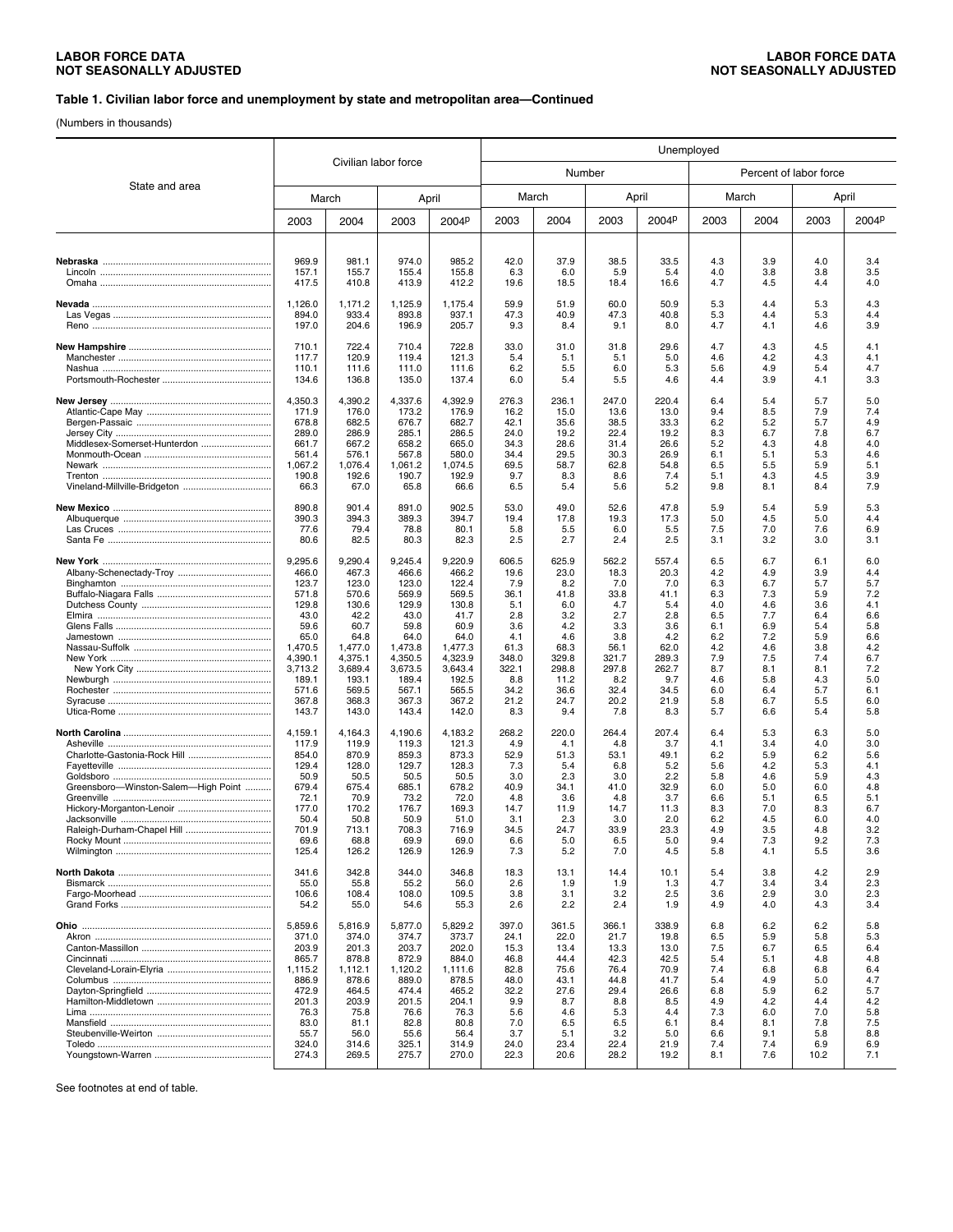#### **Table 1. Civilian labor force and unemployment by state and metropolitan area—Continued**

(Numbers in thousands)

|                                  |                 |                 |                      | Unemployed        |              |              |              |              |             |                        |             |             |
|----------------------------------|-----------------|-----------------|----------------------|-------------------|--------------|--------------|--------------|--------------|-------------|------------------------|-------------|-------------|
|                                  |                 |                 | Civilian labor force |                   |              | Number       |              |              |             | Percent of labor force |             |             |
| State and area                   | March           |                 |                      | April             | March        |              | April        |              |             | March                  |             | April       |
|                                  | 2003            | 2004            | 2003                 | 2004 <sup>p</sup> | 2003         | 2004         | 2003         | 2004P        | 2003        | 2004                   | 2003        | 2004P       |
|                                  |                 |                 |                      |                   |              |              |              |              |             |                        |             |             |
|                                  | 1,690.6<br>26.6 | 1,695.2<br>26.0 | 1,692.4<br>26.3      | 1,694.7<br>26.1   | 93.5<br>0.9  | 83.0<br>0.8  | 91.2<br>0.9  | 76.0<br>0.6  | 5.5<br>3.6  | 4.9<br>2.9             | 5.4<br>3.4  | 4.5<br>2.5  |
|                                  | 42.9            | 42.8            | 43.1                 | 42.7              | 1.4          | 1.6          | 1.4          | 1.4          | 3.3         | 3.8                    | 3.3         | 3.3         |
|                                  | 568.5<br>424.3  | 584.5<br>422.5  | 569.3<br>423.9       | 580.9<br>421.9    | 27.1<br>27.3 | 24.7<br>22.2 | 27.1<br>26.6 | 23.0<br>20.4 | 4.8<br>6.4  | 4.2<br>5.3             | 4.8<br>6.3  | 4.0<br>4.8  |
|                                  |                 |                 |                      |                   |              |              |              |              |             |                        |             |             |
|                                  | 1,855.9<br>41.8 | 1,863.1<br>41.8 | 1,855.7<br>41.6      | 1,889.0<br>42.3   | 167.5<br>1.8 | 150.4<br>1.7 | 162.5<br>1.8 | 130.0<br>1.5 | 9.0<br>4.4  | 8.1<br>4.1             | 8.8<br>4.3  | 6.9<br>3.5  |
|                                  | 171.9           | 173.2           | 172.9                | 175.4             | 14.0         | 13.1         | 15.7         | 11.7         | 8.1         | 7.5                    | 9.1         | 6.6         |
|                                  | 97.1<br>1,102.4 | 98.9<br>1,096.5 | 97.6<br>1,097.8      | 100.5<br>1,109.6  | 8.2<br>99.9  | 7.6<br>83.0  | 7.8<br>96.8  | 6.4<br>74.8  | 8.5<br>9.1  | 7.7<br>7.6             | 8.0<br>8.8  | 6.4<br>6.7  |
|                                  | 179.3           | 180.9           | 180.7                | 184.8             | 15.4         | 14.8         | 14.8         | 13.2         | 8.6         | 8.2                    | 8.2         | 7.2         |
|                                  | 6,163.0         | 6,202.6         | 6,126.8              | 6,191.2           | 384.8        | 356.7        | 332.5        | 306.3        | 6.2         | 5.8                    | 5.4         | 4.9         |
| Allentown-Bethlehem-Easton       | 334.2           | 334.4           | 332.5                | 332.6             | 22.1         | 20.1         | 18.8         | 17.1         | 6.6         | 6.0                    | 5.7         | 5.1         |
| Erie ……………………………………………………………     | 64.8<br>140.7   | 65.5<br>141.3   | 64.7<br>140.0        | 65.3<br>141.6     | 3.9<br>11.1  | 3.5<br>10.0  | 3.3<br>9.5   | 2.9<br>8.8   | 6.0<br>7.9  | 5.4<br>7.1             | 5.1<br>6.8  | 4.4<br>6.2  |
|                                  | 358.8           | 364.0           | 357.9                | 363.0             | 15.6         | 14.3         | 13.6         | 12.3         | 4.3         | 3.9                    | 3.8         | 3.4         |
|                                  | 102.9<br>253.7  | 102.7<br>260.0  | 101.3<br>251.2       | 101.9<br>258.5    | 8.2<br>11.8  | 7.5<br>10.1  | 6.6<br>10.0  | 6.2<br>8.6   | 8.0<br>4.7  | 7.3<br>3.9             | 6.5<br>4.0  | 6.1<br>3.3  |
|                                  | 2,618.8         | 2,634.1         | 2,607.7              | 2.635.7           | 152.7        | 144.2        | 136.9        | 130.8        | 5.8         | 5.5                    | 5.2         | 5.0         |
|                                  | 1,185.4         | 1,181.5         | 1.177.9              | 1.181.0           | 73.6         | 68.9         | 61.5         | 57.8         | 6.2         | 5.8                    | 5.2         | 4.9         |
| Scranton-Wilkes-Barre-Hazleton   | 183.8<br>311.2  | 185.0<br>311.7  | 182.8<br>309.3       | 184.8<br>311.1    | 13.3<br>21.7 | 11.3<br>20.6 | 11.6<br>18.5 | 9.7<br>18.2  | 7.3<br>7.0  | 6.1<br>6.6             | 6.4<br>6.0  | 5.2<br>5.9  |
|                                  | 58.6            | 58.2            | 58.2                 | 58.1              | 3.5          | 3.4          | 2.9          | 2.9          | 5.9         | 5.9                    | 5.0         | 5.0         |
|                                  | 69.7            | 70.9            | 69.7                 | 71.0              | 2.8          | 2.7          | 2.1          | 2.2          | 4.0<br>7.0  | 3.8                    | 3.0         | 3.1         |
|                                  | 57.0<br>197.3   | 57.9<br>199.8   | 56.7<br>196.0        | 57.3<br>199.7     | 4.0<br>10.9  | 4.0<br>9.7   | 3.6<br>9.7   | 3.4<br>8.6   | 5.5         | 7.0<br>4.9             | 6.3<br>4.9  | 5.9<br>4.3  |
|                                  | 568.0           | 563.8           | 564.7                | 562.6             | 33.4         | 33.8         | 29.0         | 30.2         | 5.9         | 6.0                    | 5.1         | 5.4         |
| Providence-Fall River-Warwick    | 642.0           | 639.5           | 637.3                | 635.0             | 41.1         | 40.8         | 35.5         | 35.3         | 6.4         | 6.4                    | 5.6         | 5.6         |
|                                  | 1,972.9         | 2,035.5         | 1,992.9              | 2,048.9           | 119.5        | 127.8        | 122.9        | 127.8        | 6.1         | 6.3                    | 6.2         | 6.2         |
| Charleston-North Charleston      | 288.4<br>288.7  | 303.4<br>293.1  | 287.2<br>286.3       | 305.4<br>294.6    | 11.3<br>10.7 | 12.8<br>12.1 | 11.5<br>10.6 | 12.7<br>12.0 | 3.9<br>3.7  | 4.2<br>4.1             | 4.0<br>3.7  | 4.2<br>4.1  |
|                                  | 63.2            | 66.7            | 64.3                 | 66.9              | 4.6          | 5.3          | 4.8          | 5.3          | 7.3         | 7.9                    | 7.5         | 8.0         |
| Greenville-Spartanburg-Anderson  | 496.6<br>104.3  | 514.9<br>113.7  | 499.1<br>110.2       | 517.0<br>116.3    | 27.0<br>5.6  | 29.0<br>6.2  | 28.3<br>5.0  | 30.0<br>5.1  | 5.4<br>5.3  | 5.6<br>5.5             | 5.7<br>4.5  | 5.8<br>4.4  |
|                                  | 45.4            | 45.1            | 45.8                 | 45.6              | 3.3          | 3.3          | 3.4          | 3.6          | 7.3         | 7.2                    | 7.3         | 7.8         |
|                                  | 417.8           | 418.1           | 422.8                | 421.4             | 17.1         | 16.6         | 15.2         | 12.2         | 4.1         | 4.0                    | 3.6         | 2.9         |
|                                  | 49.8<br>111.5   | 49.9<br>112.1   | 50.6<br>113.0        | 50.3<br>113.2     | 1.9<br>3.5   | 1.8<br>3.8   | 1.7<br>3.3   | 1.4<br>3.1   | 3.7<br>3.1  | 3.6<br>3.4             | 3.4<br>2.9  | 2.9<br>2.7  |
|                                  | 2,893.2         | 2,914.2         | 2,887.1              | 2,906.4           | 165.0        | 152.4        | 159.3        | 138.2        | 5.7         | 5.2                    | 5.5         | 4.8         |
|                                  | 238.5           | 240.1           | 236.6                | 238.7             | 9.0          | 8.5          | 8.7          | 7.9          | 3.8         | 3.5                    | 3.7         | 3.3         |
|                                  | 91.0            | 92.4            | 90.1                 | 92.8              | 4.5          | 4.2          | 4.8          | 3.9          | 4.9         | 4.5                    | 5.3         | 4.3         |
|                                  | 58.4<br>232.4   | 58.8<br>231.3   | 58.9<br>230.4        | 58.7<br>231.0     | 3.3<br>13.4  | 2.9<br>12.6  | 3.3<br>12.8  | 2.7<br>11.7  | 5.7<br>5.8  | 4.9<br>5.4             | 5.6<br>5.6  | 4.6<br>5.1  |
|                                  | 374.2           | 381.9           | 375.7                | 381.6             | 15.6         | 14.9         | 13.8         | 12.0         | 4.2         | 3.9                    | 3.7         | 3.1         |
|                                  | 577.0<br>677.9  | 583.9<br>688.2  | 578.3<br>681.6       | 580.6<br>688.0    | 33.1<br>28.5 | 32.6<br>27.2 | 32.6<br>28.2 | 30.8<br>26.2 | 5.7<br>4.2  | 5.6<br>3.9             | 5.6<br>4.1  | 5.3<br>3.8  |
| Texas                            | 10,790.6        | 10,874.6        | 10,823.3             | 10.901.3          | 716.7        | 654.9        | 697.0        | 611.0        | 6.6         | 6.0                    | 6.4         | 5.6         |
|                                  | 60.3            | 62.0            | 60.3                 | 62.0              | 2.5          | 2.4          | 2.5          | 2.1          | 4.2         | 3.8                    | 4.1         | 3.3         |
|                                  | 116.8<br>765.1  | 119.1<br>766.5  | 117.4<br>767.1       | 119.7<br>770.4    | 4.4<br>45.6  | 3.8<br>36.2  | 4.1<br>42.6  | 3.7<br>33.3  | 3.8<br>6.0  | 3.2<br>4.7             | 3.5<br>5.6  | 3.1<br>4.3  |
|                                  | 180.4           | 181.4           | 181.8                | 182.4             | 16.4         | 15.5         | 16.1         | 15.2         | 9.1         | 8.6                    | 8.8         | 8.3         |
|                                  | 113.0           | 113.9           | 113.8                | 114.2             | 9.5          | 9.3          | 9.7          | 8.6          | 8.4         | 8.2                    | 8.5         | 7.6         |
| Brownsville-Harlingen-San Benito | 143.0<br>83.2   | 144.3<br>86.1   | 142.7<br>83.8        | 143.0<br>86.5     | 15.0<br>1.6  | 14.6<br>1.7  | 14.9<br>1.6  | 13.2<br>1.5  | 10.5<br>1.9 | 10.1<br>2.0            | 10.4<br>2.0 | 9.2<br>1.7  |
|                                  | 181.6           | 181.1           | 182.8                | 182.1             | 11.8         | 10.7         | 11.9         | 11.0         | 6.5         | 5.9                    | 6.5         | 6.1         |
|                                  | 2,015.1         | 2,023.0         | 2,019.1              | 2,028.3           | 144.2        | 126.4        | 139.8        | 117.8        | 7.2         | 6.2                    | 6.9         | 5.8         |
|                                  | 293.8<br>952.9  | 295.1<br>955.4  | 293.5<br>959.4       | 294.6<br>959.1    | 26.9<br>61.0 | 23.0<br>54.4 | 25.5<br>59.9 | 21.4<br>50.8 | 9.2<br>6.4  | 7.8<br>5.7             | 8.7<br>6.2  | 7.3<br>5.3  |
|                                  | 125.1           | 125.7           | 125.8                | 125.2             | 9.6          | 9.7          | 9.3          | 9.0          | 7.7         | 7.7                    | 7.4         | 7.2         |
|                                  | 2,291.0         | 2,315.1         | 2,290.2              | 2,317.1           | 148.5        | 144.7        | 149.8        | 138.2        | 6.5         | 6.3<br>4.7             | 6.5         | 6.0         |
|                                  | 122.9<br>83.5   | 122.9<br>86.3   | 123.0<br>83.0        | 122.5<br>86.9     | 6.9<br>6.3   | 5.8<br>5.9   | 6.6<br>6.2   | 5.2<br>5.7   | 5.6<br>7.6  | 6.8                    | 5.3<br>7.5  | 4.3<br>6.5  |
|                                  | 105.3           | 107.3           | 107.1                | 107.8             | 7.0          | 5.9          | 7.1          | 5.7          | 6.7         | 5.5                    | 6.6         | 5.3         |
|                                  | 129.6<br>231.0  | 130.4<br>237.8  | 130.8<br>230.7       | 131.4<br>236.0    | 4.2<br>31.2  | 4.2<br>29.5  | 4.0<br>28.0  | 3.8<br>25.8  | 3.2<br>13.5 | 3.2<br>12.4            | 3.1<br>12.1 | 2.9<br>10.9 |
|                                  | 125.4           | 126.6           | 125.6                | 126.9             | 7.3          | 6.3          | 7.1          | 5.9          | 5.9         | 5.0                    | 5.6         | 4.6         |
|                                  | 51.0            | 52.0            | 50.7                 | 52.2              | 1.9          | 1.7          | 1.8          | 1.6          | 3.8         | 3.3                    | 3.6         | 3.1         |
|                                  | 815.1<br>51.3   | 829.2<br>51.4   | 816.8<br>52.0        | 833.3<br>51.8     | 42.7<br>3.6  | 42.0<br>3.3  | 41.0<br>3.6  | 39.3<br>3.0  | 5.2<br>7.0  | 5.1<br>6.5             | 5.0<br>6.9  | 4.7<br>5.8  |
|                                  | 57.1            | 59.0            | 57.1                 | 59.3              | 3.0          | 2.7          | 3.0          | 2.7          | 5.2         | 4.6                    | 5.3         | 4.5         |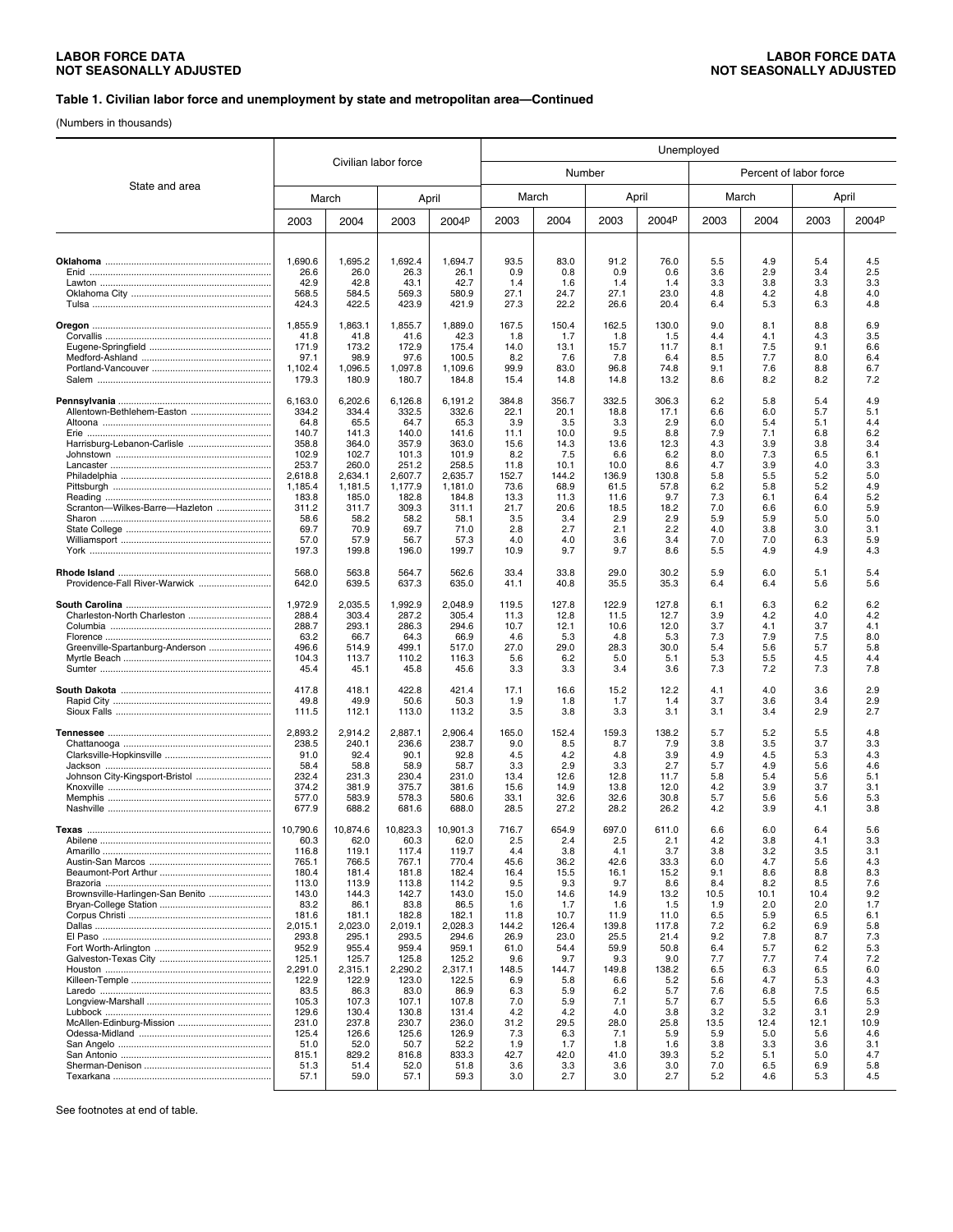#### **Table 1. Civilian labor force and unemployment by state and metropolitan area—Continued**

(Numbers in thousands)

|                                     |                |                |                      |                | Unemployed   |              |              |              |              |                        |              |              |
|-------------------------------------|----------------|----------------|----------------------|----------------|--------------|--------------|--------------|--------------|--------------|------------------------|--------------|--------------|
|                                     |                |                | Civilian labor force |                |              | Number       |              |              |              | Percent of labor force |              |              |
| State and area                      | March          |                |                      | April          | March        |              |              | April        |              | March                  |              | April        |
|                                     | 2003           | 2004           | 2003                 | 2004P          | 2003         | 2004         | 2003         | 2004P        | 2003         | 2004                   | 2003         | 2004P        |
| <b>Texas-Continued</b>              |                |                |                      |                |              |              |              |              |              |                        |              |              |
|                                     | 95.9           | 97.6           | 95.6                 | 98.3           | 4.3          | 4.3          | 4.3          | 4.0          | 4.5          | 4.4                    | 4.4          | 4.1          |
|                                     | 45.0           | 45.5           | 45.0                 | 45.8           | 2.3          | 2.0          | 2.4          | 2.0          | 5.2          | 4.5                    | 5.2          | 4.3          |
|                                     | 104.4          | 105.4          | 105.4                | 105.8          | 5.2          | 4.6          | 5.0          | 4.1          | 5.0          | 4.3                    | 4.7          | 3.9          |
|                                     | 65.0           | 65.1           | 65.0                 | 65.1           | 2.9          | 2.7          | 2.8          | 2.4          | 4.4          | 4.1                    | 4.4          | 3.7          |
|                                     | 1,162.2        | 1,183.8        | 1,166.2              | 1,187.6        | 72.9         | 61.3         | 65.4         | 51.3         | 6.3          | 5.2                    | 5.6          | 4.3          |
|                                     | 179.7          | 182.7          | 180.6                | 184.3          | 9.8          | 8.0          | 8.5          | 6.4          | 5.5          | 4.4                    | 4.7          | 3.5          |
|                                     | 731.8          | 741.1          | 734.0                | 743.3          | 46.2         | 38.8         | 42.1         | 33.1         | 6.3          | 5.2                    | 5.7          | 4.5          |
|                                     | 349.8<br>105.8 | 352.9<br>108.0 | 346.2<br>106.4       | 348.7<br>107.5 | 18.2<br>4.1  | 14.8<br>3.4  | 17.4<br>3.9  | 13.5<br>2.9  | 5.2<br>3.9   | 4.2<br>3.2             | 5.0<br>3.7   | 3.9<br>2.7   |
|                                     | 3,744.6        | 3,811.8        | 3,752.0              | 3.823.2        | 155.1        | 130.6        | 143.6        | 116.9        | 4.1          | 3.4                    | 3.8          | 3.1          |
|                                     | 78.7           | 78.6           | 77.7                 | 78.9           | 2.2          | 2.0          | 2.0          | 1.7          | 2.7          | 2.5                    | 2.5          | 2.1          |
|                                     | 57.3           | 57.3           | 57.6                 | 57.8           | 4.3          | 4.4          | 5.2          | 4.6          | 7.4          | 7.7                    | 9.1          | 8.0          |
|                                     | 104.6          | 104.4          | 105.4                | 104.5          | 5.3          | 4.7          | 5.1          | 4.1          | 5.0          | 4.5                    | 4.8          | 3.9          |
| Norfolk-Virginia Beach-Newport News | 783.7          | 798.7          | 785.5                | 798.5          | 32.7         | 31.6         | 30.9         | 28.0         | 4.2          | 4.0                    | 3.9          | 3.5          |
|                                     | 540.9<br>128.7 | 540.4<br>129.8 | 541.6<br>128.8       | 543.8<br>129.1 | 22.4<br>4.8  | 19.8<br>3.9  | 20.9<br>4.2  | 18.9<br>3.6  | 4.1<br>3.7   | 3.7<br>3.0             | 3.9<br>3.3   | 3.5<br>2.8   |
|                                     | 3.122.4        | 3,176.7        | 3,107.5              | 3,191.1        | 246.1        | 206.1        | 240.6        | 202.1        | 7.9          | 6.5                    | 7.7          | 6.3          |
|                                     | 89.3           | 91.9           | 89.2                 | 91.7           | 5.9          | 4.7          | 5.6          | 4.7          | 6.6          | 5.1                    | 6.3          | 5.1          |
|                                     | 101.8<br>110.9 | 105.6<br>113.4 | 101.0<br>110.7       | 106.2<br>114.0 | 7.0<br>6.5   | 5.5<br>5.6   | 6.7<br>6.2   | 5.5<br>5.7   | 6.9<br>5.9   | 5.2<br>4.9             | 6.6<br>5.6   | 5.2<br>5.0   |
| Richland-Kennewick-Pasco            | 100.7          | 102.9          | 102.4                | 105.1          | 7.9          | 7.1          | 7.8          | 6.8          | 7.9          | 6.9                    | 7.6          | 6.5          |
|                                     | 1,392.5        | 1,418.2        | 1,379.2              | 1,422.5        | 98.8         | 83.1         | 97.6         | 84.8         | 7.1          | 5.9                    | 7.1          | 6.0          |
|                                     | 218.1          | 222.9          | 217.3                | 223.3          | 16.0         | 13.8         | 14.7         | 12.1         | 7.3          | 6.2                    | 6.8          | 5.4          |
|                                     | 354.7          | 365.6          | 351.9                | 367.1          | 28.3         | 24.4         | 27.6         | 24.6         | 8.0          | 6.7                    | 7.8          | 6.7          |
|                                     | 107.1          | 108.1          | 108.2                | 109.3          | 12.4         | 11.5         | 12.7         | 10.8         | 11.5         | 10.6                   | 11.8         | 9.9          |
|                                     | 781.7          | 787.8          | 788.1                | 792.6          | 54.0         | 47.2         | 52.1         | 42.9         | 6.9          | 6.0                    | 6.6          | 5.4          |
|                                     | 125.8          | 126.6          | 127.0                | 127.4          | 6.6          | 5.9          | 6.5          | 5.6          | 5.3          | 4.6                    | 5.1          | 4.4          |
|                                     | 134.7<br>76.0  | 135.6<br>75.6  | 135.3<br>76.1        | 136.1<br>76.3  | 8.8<br>5.1   | 8.5<br>4.5   | 8.2<br>4.9   | 7.6<br>4.2   | 6.5<br>6.6   | 6.3<br>6.0             | 6.1<br>6.4   | 5.6<br>5.5   |
|                                     | 72.4           | 71.9           | 72.5                 | 72.4           | 4.7          | 4.4          | 3.9          | 3.9          | 6.4          | 6.1                    | 5.3          | 5.4          |
|                                     | 3,046.8        | 3,092.3        | 3.053.7              | 3,082.9        | 209.8        | 191.4        | 189.6        | 157.7        | 6.9          | 6.2                    | 6.2          | 5.1          |
| Appleton-Oshkosh-Neenah             | 234.6          | 235.2          | 234.6                | 235.3          | 14.3         | 12.6         | 13.2         | 10.2         | 6.1          | 5.4                    | 5.6          | 4.3          |
|                                     | 87.0           | 89.5           | 87.2                 | 89.6           | 6.0          | 5.3          | 5.2          | 4.2          | 6.9          | 5.9                    | 6.0          | 4.7          |
|                                     | 143.0          | 151.1          | 144.0                | 149.2          | 8.6          | 8.1          | 7.7          | 6.6          | 6.0          | 5.4                    | 5.3          | 4.4          |
|                                     | 78.1<br>84.7   | 79.9<br>85.2   | 78.1<br>85.1         | 78.3<br>84.6   | 6.1<br>5.7   | 5.5<br>5.1   | 5.4<br>5.3   | 4.7<br>4.5   | 7.8<br>6.7   | 6.9<br>6.0             | 7.0<br>6.2   | 6.0<br>5.3   |
|                                     | 73.7           | 77.1           | 74.5                 | 77.1           | 4.1          | 4.1          | 3.5          | 2.8          | 5.5          | 5.3                    | 4.6          | 3.6          |
|                                     | 281.8          | 287.8          | 284.6                | 288.2          | 9.5          | 9.0          | 8.4          | 7.1          | 3.4          | 3.1                    | 3.0          | 2.5          |
|                                     | 818.6          | 825.7          | 817.8                | 825.1          | 54.4         | 50.1         | 51.5         | 46.2         | 6.6          | 6.1                    | 6.3          | 5.6          |
|                                     | 93.8           | 94.1           | 93.3                 | 93.5           | 8.8          | 7.5          | 8.1          | 6.8          | 9.3          | 8.0                    | 8.7          | 7.3          |
|                                     | 63.6           | 65.9           | 63.9                 | 66.0           | 3.7          | 3.3          | 3.4          | 2.8          | 5.8          | 5.0                    | 5.4          | 4.2          |
|                                     | 76.8           | 77.8           | 76.8                 | 77.7           | 5.2          | 4.0          | 4.0          | 3.5          | 6.8          | 5.1                    | 5.2          | 4.5          |
|                                     | 273.7<br>36.3  | 275.2<br>37.0  | 275.6<br>36.4        | 276.5<br>37.2  | 13.9<br>1.8  | 11.0         | 13.1<br>1.7  | 10.1         | 5.1<br>5.0   | 4.0<br>4.0             | 4.8<br>4.8   | 3.7<br>3.6   |
|                                     | 43.8           | 44.2           | 43.8                 | 43.8           | 1.9          | 1.5<br>1.8   | 1.7          | 1.3<br>1.7   | 4.2          | 4.0                    | 3.9          | 3.8          |
|                                     | 1,394.8        | 1,413.6        | 1,409.4              | 1,404.8        | 169.0        | 165.7        | 173.6        | 154.0        | 12.1         | 11.7                   | 12.3         | 11.0         |
|                                     | 50.3           | 51.1           | 50.7                 | 49.6           | 8.5          | 7.4          | 8.5          | 6.9          | 16.9         | 14.5                   | 16.7         | 13.8         |
|                                     | 56.9           | 57.1           | 58.1                 | 56.7           | 8.8          | 7.9          | 9.3          | 7.4          | 15.4         | 13.8                   | 16.0         | 13.1         |
|                                     | 123.7          | 126.6          | 125.9                | 125.4          | 13.9         | 14.6         | 14.7         | 13.4         | 11.2         | 11.5                   | 11.7         | 10.7         |
|                                     | 90.2<br>109.4  | 90.8<br>109.3  | 90.8<br>111.3        | 89.8<br>106.9  | 13.4<br>17.7 | 12.1<br>16.2 | 13.4<br>18.4 | 11.0<br>14.2 | 14.9<br>16.2 | 13.3<br>14.8           | 14.7<br>16.5 | 12.2<br>13.3 |
|                                     | 792.0          | 797.5          | 797.5                | 797.8          | 75.6         | 76.8         | 77.5         | 73.1         | 9.5          | 9.6                    | 9.7          | 9.2          |
|                                     |                |                |                      |                |              |              |              |              |              |                        |              |              |

<sup>1</sup> Area boundaries do not reflect official OMB definitions.<br>
<sup>p</sup> = preliminary.

 NOTE: Data refer to place of residence. Data for Puerto Rico are derived from a monthly household survey similar to the Current Population Survey. All estimates are provisional and will be revised when new benchmark and population information becomes available. Area definitions are published annually in the May issue of *Employment and Earnings.*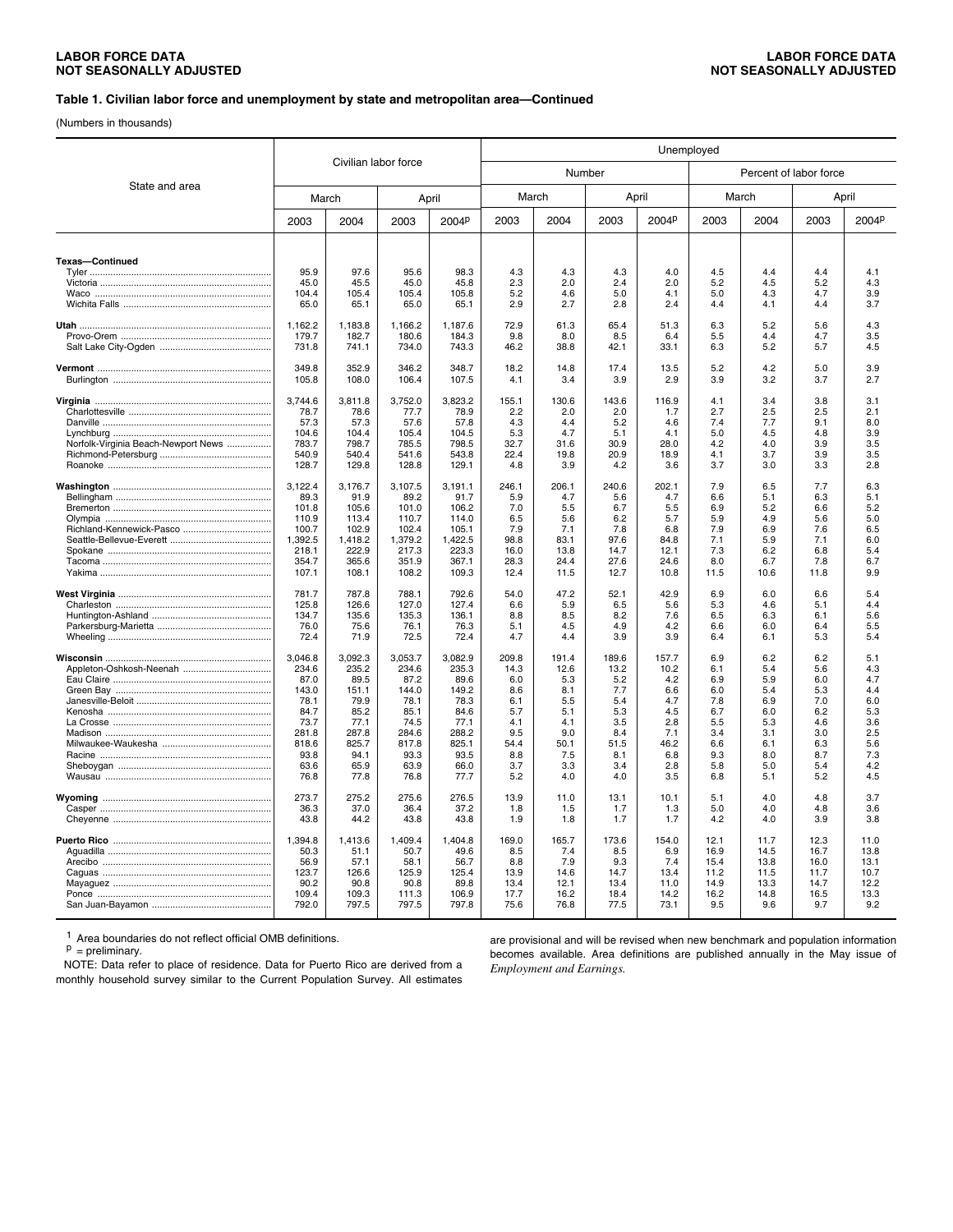#### **Table 2. Employees on nonfarm payrolls by state and selected metropolitan areas, not seasonally adjusted**

(Numbers in thousands)

| State and area | March    |          | April    |          |         | Change April 2003 to<br>April 2004P |
|----------------|----------|----------|----------|----------|---------|-------------------------------------|
|                | 2003     | 2004     | 2003     | 2004P    | Number  | Percent                             |
|                | 1,875.0  | 1,877.5  | 1,878.8  | 1,883.3  | 4.5     | 0.2                                 |
|                | 473.0    | 474.5    | 473.2    | 475.5    | 2.3     | .5                                  |
|                | 187.8    | 190.2    | 188.2    | 191.2    | 3.0     | 1.6                                 |
|                | 223.7    | 225.6    | 225.0    | 226.4    | 1.4     | .6                                  |
|                | 162.6    | 164.4    | 163.5    | 165.1    | 1.6     | 1.0                                 |
|                | 84.1     | 82.5     | 82.2     | 82.8     | .6      | .7                                  |
|                | 288.3    | 292.1    | 290.2    | 294.2    | 4.0     | 1.4                                 |
|                | 139.1    | 141.4    | 139.9    | 142.4    | 2.5     | 1.8                                 |
|                | 2.292.3  | 2.339.2  | 2,290.6  | 2,348.4  | 57.8    | 2.5                                 |
|                | 1,614.7  | 1,652.0  | 1,615.6  | 1,660.9  | 45.3    | 2.8                                 |
|                | 348.8    | 352.2    | 348.1    | 353.1    | 5.0     | 1.4                                 |
|                | 1,140.4  | 1,144.4  | 1,142.7  | 1,148.3  | 5.6     | .5                                  |
|                | 170.1    | 174.3    | 170.3    | 175.4    | 5.1     | 3.0                                 |
|                | 99.4     | 99.6     | 99.3     | 99.5     | .2      | .2                                  |
|                | 316.3    | 315.2    | 317.2    | 316.6    | $-6$    | $-.2$                               |
|                | 35.6     | 36.2     | 35.5     | 36.3     | .8      | 2.3                                 |
|                | 14,381.3 | 14,439.3 | 14,386.5 | 14,473.2 | 86.7    | .6                                  |
|                | 207.8    | 208.2    | 207.6    | 208.8    | 1.2     | .6                                  |
|                | 311.7    | 314.2    | 314.1    | 316.0    | 1.9     | .6                                  |
|                | 4,004.0  | 4,002.1  | 4,000.1  | 4,000.4  | .3      | .0                                  |
|                | 150.1    | 150.5    | 150.8    | 151.6    | .8      | .5                                  |
|                | 1,032.4  | 1,019.7  | 1,027.1  | 1,020.3  | $-6.8$  | -.7                                 |
|                | 1,414.1  | 1,426.1  | 1,419.2  | 1,428.8  | 9.6     | .7                                  |
|                | 1.086.4  | 1,104.4  | 1.085.3  | 1,107.8  | 22.5    | 2.1                                 |
|                | 747.4    | 753.6    | 750.8    | 755.3    | 4.5     | .6                                  |
|                | 128.8    | 127.8    | 131.5    | 127.5    | $-4.0$  | $-3.0$                              |
|                | 1,234.4  | 1,247.7  | 1,238.8  | 1,252.8  | 14.0    | 1.1                                 |
|                | 957.0    | 942.6    | 955.7    | 944.9    | $-10.8$ | $-1.1$                              |
|                | 859.1    | 839.2    | 858.5    | 841.2    | $-17.3$ | $-2.0$                              |
|                | 164.1    | 167.8    | 166.0    | 168.6    | 2.6     | 1.6                                 |
|                | 180.5    | 177.4    | 182.4    | 179.1    | $-3.3$  | $-1.8$                              |
|                | 196.8    | 196.4    | 196.6    | 197.7    | 1.1     | .6                                  |
|                | 181.2    | 182.1    | 182.7    | 184.9    | 2.2     | 1.2                                 |
|                | 282.4    | 282.2    | 283.7    | 282.9    | -.8     | -.3                                 |
|                | 2,137.5  | 2.132.4  | 2,138.0  | 2,150.1  | 12.1    | .6                                  |
|                | 156.3    | 155.2    | 156.5    | 155.6    | $-.9$   | $-6$                                |
|                | 234.5    | 236.2    | 236.3    | 237.3    | 1.0     | $\cdot$                             |
|                | 1,133.8  | 1,124.5  | 1,138.2  | 1,137.1  | $-1.1$  | -.1                                 |
|                | 1,630.8  | 1,623.5  | 1,642.2  | 1,639.6  | $-2.6$  | $-2$                                |
|                | 184.2    | 183.3    | 184.6    | 183.9    | $-.7$   | -.4                                 |
|                | 87.6     | 87.9     | 88.0     | 88.8     | .8      | .9                                  |
|                | 592.8    | 587.7    | 597.4    | 589.7    | $-7.7$  | $-1.3$                              |
|                | 255.6    | 252.7    | 257.0    | 255.3    | $-1.7$  | $-.7$                               |
|                | 142.0    | 143.0    | 143.4    | 144.7    | 1.3     | .9                                  |
|                | 192.2    | 191.8    | 194.6    | 193.7    | $-.9$   | -.5                                 |
|                | 82.1     | 82.2     | 82.3     | 83.3     | 1.0     | 1.2                                 |
|                | 404.6    | 410.2    | 409.6    | 415.1    | 5.5     | 1.3                                 |
|                | 57.3     | 59.0     | 58.7     | 60.3     | 1.6     | 2.7                                 |
|                | 313.8    | 319.3    | 315.9    | 323.1    | 7.2     | 2.3                                 |
|                | 665.2    | 670.0    | 664.0    | 669.3    | 5.3     | .8                                  |
|                | 2.800.8  | 2,863.4  | 2,796.0  | 2,873.3  | 77.3    | 2.8                                 |
|                | 7.298.9  | 7,437.8  | 7,279.7  | 7.451.6  | 171.9   | 2.4                                 |
|                | 172.5    | 177.4    | 172.0    | 177.6    | 5.6     | 3.3                                 |
|                | 720.3    | 736.8    | 714.2    | 732.3    | 18.1    | 2.5                                 |
|                | 190.7    | 196.7    | 189.8    | 196.3    | 6.5     | 3.4                                 |
|                | 124.2    | 127.7    | 124.6    | 128.5    | 3.9     | 3.1                                 |
|                | 557.8    | 571.1    | 557.2    | 572.5    | 15.3    | 2.7                                 |
|                | 187.7    | 191.5    | 187.9    | 192.1    | 4.2     | 2.2                                 |
|                | 192.0    | 196.1    | 192.5    | 197.4    | 4.9     | 2.5                                 |
|                | 1,010.5  | 1,013.6  | 1,006.7  | 1,015.0  | 8.3     | .8                                  |
|                | 919.8    | 939.7    | 923.1    | 943.0    | 19.9    | 2.2                                 |
|                | 157.6    | 160.5    | 158.6    | 162.1    | 3.5     | 2.2                                 |
|                | 281.9    | 289.1    | 283.0    | 290.9    | 7.9     | 2.8                                 |
|                | 159.4    | 160.6    | 159.9    | 162.2    | 2.3     | 1.4                                 |
|                | 1,224.1  | 1,239.8  | 1,228.4  | 1,248.1  | 19.7    | 1.6                                 |
|                | 531.7    | 539.9    | 529.3    | 538.5    | 9.2     | 1.7                                 |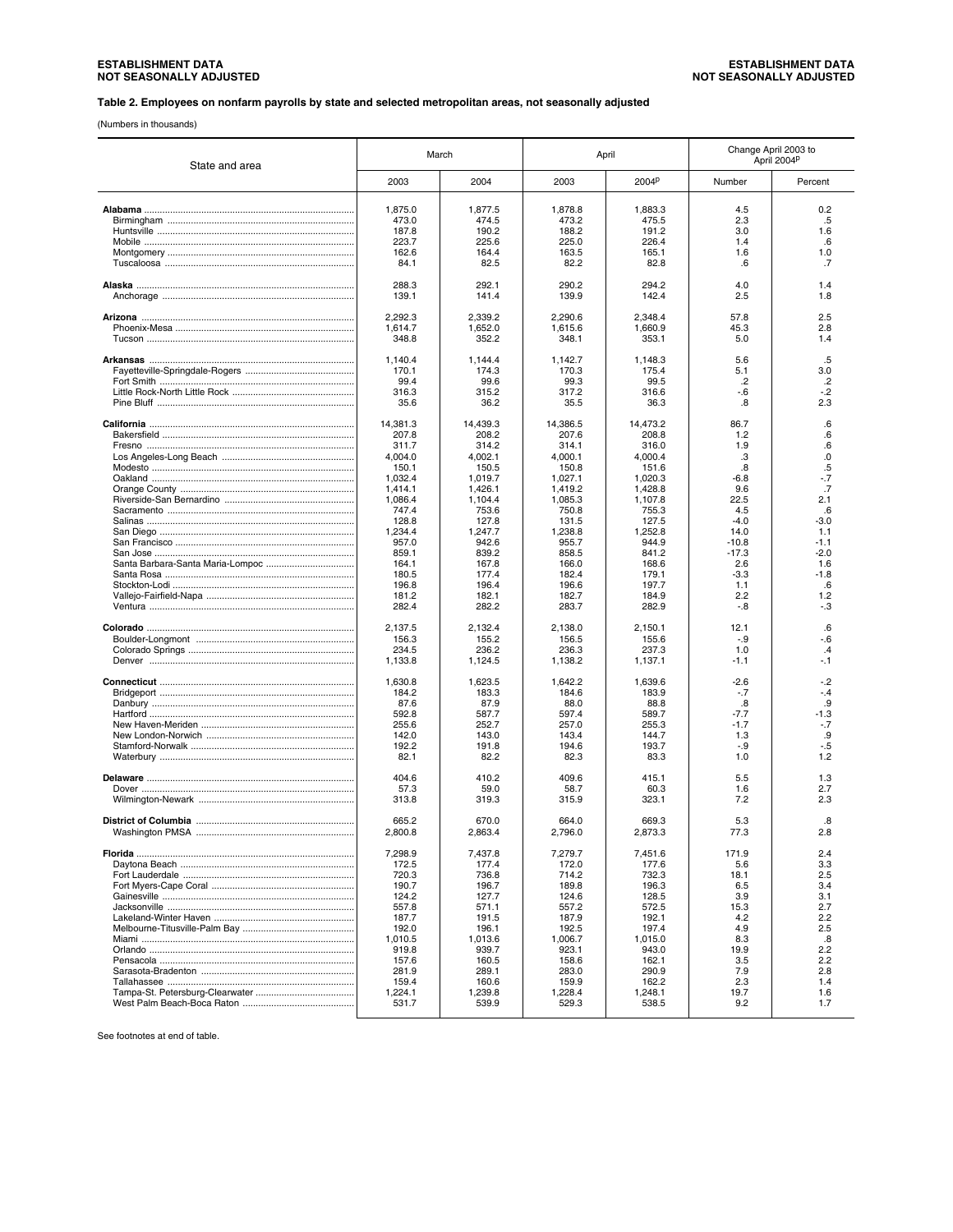# ESTABLISHMENT DATA<br>NOT SEASONALLY ADJUSTED

#### Table 2. Employees on nonfarm payrolls by state and selected metropolitan areas, not seasonally adjusted-Continued

(Numbers in thousands)

| State and area                             |                 | March           | April           |                 | Change April 2003 to  | April 2004P       |
|--------------------------------------------|-----------------|-----------------|-----------------|-----------------|-----------------------|-------------------|
|                                            | 2003            | 2004            | 2003            | 2004P           | Number                | Percent           |
|                                            |                 |                 |                 |                 |                       |                   |
|                                            | 3,847.6         | 3,862.4         | 3,843.4         | 3,879.6         | 36.2                  | 0.9               |
|                                            | 56.7            | 57.0            | 56.8            | 57.1            | .3                    | .5                |
|                                            | 75.0            | 73.8            | 74.4            | 73.9            | $-.5$                 | -.7               |
|                                            | 2,150.8         | 2.161.7         | 2,151.1         | 2.170.6         | 19.5                  | .9                |
|                                            | 199.2           | 202.1           | 201.3           | 202.9           | 1.6                   | $\boldsymbol{.8}$ |
|                                            | 116.4           | 117.2           | 117.5           | 117.3           | $-.2$                 | -.2               |
|                                            | 149.0           | 150.3           | 148.9           | 150.7           | 1.8                   | 1.2               |
|                                            | 138.1           | 140.5           | 138.3           | 140.9           | 2.6                   | 1.9               |
|                                            | 567.9<br>421.0  | 576.9<br>426.5  | 562.6<br>416.5  | 578.4<br>428.0  | 15.8<br>11.5          | 2.8<br>2.8        |
|                                            |                 |                 |                 |                 |                       |                   |
|                                            | 561.2<br>226.3  | 570.7<br>233.8  | 566.1<br>228.1  | 577.1<br>236.1  | 11.0<br>8.0           | 1.9<br>3.5        |
|                                            |                 |                 |                 |                 |                       |                   |
| <u>Illinois ……………………………………………………………………</u> | 5,742.5         | 5,731.8         | 5.801.2         | 5.785.5         | $-15.7$               | -.3               |
|                                            | 90.5            | 90.5            | 91.7            | 91.1            | $-6$                  | $-.7$             |
|                                            | 105.4           | 104.8           | 106.3           | 105.2           | $-1.1$                | $-1.0$            |
|                                            | 4,026.8         | 4,026.2         | 4,060.1         | 4,059.7         | $-.4$                 | .0                |
|                                            | 175.6           | 175.2           | 177.0           | 176.7           | $-.3$                 | -.2               |
|                                            | 53.8            | 53.3            | 53.7            | 53.7            | .0                    | .0                |
|                                            | 42.6            | 42.6            | 43.0            | 43.1            | $\cdot$ 1<br>$\Omega$ | $\cdot$           |
|                                            | 165.8           | 165.1           | 167.5           | 167.5           |                       | .0                |
|                                            | 168.6<br>108.9  | 166.7<br>108.8  | 170.1<br>110.3  | 168.5<br>110.0  | $-1.6$<br>$-3$        | -.9<br>-.3        |
|                                            |                 |                 |                 |                 |                       |                   |
|                                            | 2,868.6<br>68.2 | 2.886.8<br>71.2 | 2,896.1<br>69.3 | 2,907.8<br>71.9 | 11.7<br>2.6           | $\cdot$<br>3.8    |
|                                            | 118.0           | 120.1           | 117.9           | 121.0           | 3.1                   | 2.6               |
|                                            | 160.8           | 159.3           | 162.2           | 161.0           | $-1.2$                | -.7               |
|                                            | 263.1           | 260.2           | 264.9           | 262.6           | $-2.3$                | -.9               |
|                                            | 257.9           | 258.1           | 262.0           | 261.3           | $-.7$                 | -.3               |
|                                            | 875.9           | 882.5           | 885.4           | 889.3           | 3.9                   | $\mathcal{A}$     |
|                                            | 49.2            | 49.5            | 49.4            | 49.6            | $.2\phantom{0}$       | .4                |
|                                            | 95.3            | 94.6            | 95.6            | 95.3            | $-.3$                 | -.3               |
|                                            | 55.9            | 55.3            | 56.6            | 55.9            | $-7$                  | $-1.2$            |
|                                            | 130.4           | 131.7           | 131.2           | 132.7           | 1.5                   | 1.1               |
|                                            | 67.2            | 69.2            | 68.2            | 69.8            | 1.6                   | 2.3               |
|                                            | 1,420.5         | 1,432.0         | 1,441.3         | 1,450.7         | 9.4                   | .7                |
|                                            | 116.3           | 114.6           | 117.5           | 116.1           | $-1.4$                | $-1.2$            |
|                                            | 280.1           | 286.9           | 284.4           | 292.0           | 7.6                   | 2.7               |
|                                            | 50.9            | 52.3            | 51.5            | 52.7            | 1.2                   | 2.3               |
|                                            | 75.9            | 74.3            | 71.5            | 75.2            | 3.7                   | 5.2               |
|                                            | 61.4            | 60.9            | 62.4            | 62.0            | $-.4$                 | $-6$              |
|                                            | 72.1            | 73.0            | 73.2            | 73.9            | .7                    | 1.0               |
|                                            | 1,307.0         | 1,311.0         | 1.314.1         | 1,319.6         | 5.5                   | $\overline{4}$    |
|                                            | 51.1            | 51.1            | 52.1            | 51.1            | $-1.0$                | $-1.9$            |
|                                            | 99.5            | 99.8            | 101.1           | 100.4           | $-.7$                 | -.7               |
|                                            | 277.2           | 274.0           | 277.4           | 276.2           | $-1.2$                | -.4               |
|                                            | 1,768.0         | 1,779.2         | 1,781.4         | 1,789.2         | 7.8                   | .4                |
|                                            | 274.3           | 276.0           | 277.2           | 277.3           | $\cdot$ 1             | .0                |
|                                            | 557.0           | 556.6           | 561.4           | 560.8           | $-6$                  | -.1               |
|                                            | 42.8            | 43.2            | 43.0            | 43.3            | .3                    | .7                |
|                                            | 1,902.4         | 1,908.6         | 1,909.2         | 1,913.3         | 4.1                   | .2                |
|                                            | 55.9            | 57.1            | 56.5            | 56.7            | $\cdot$               | .4                |
|                                            | 304.9           | 309.1           | 305.2           | 307.2           | 2.0                   | $\cdot$ 7         |
|                                            | 83.9            | 84.2            | 84.0            | 83.8            | $-2$                  | $-2$              |
|                                            | 170.1           | 170.0           | 170.5           | 169.7           | $-0.8$                | -.5               |
|                                            | 86.0            | 85.8            | 85.3            | 85.6            | .3                    | $\mathcal{A}$     |
|                                            | 74.1            | 73.5            | 74.2            | 73.7            | $-5$                  | $-7$              |
|                                            | 614.8           | 613.8           | 622.3           | 616.8           | $-5.5$                | $-9$              |
|                                            | 170.8           | 171.2           | 169.7           | 172.4           | 2.7                   | 1.6               |
|                                            | 587.8           | 591.5           | 594.9           | 599.1           | 4.2                   | $\cdot$ 7         |
|                                            | 46.2            | 46.3            | 46.2            | 46.5            | .3                    | .6                |
|                                            | 153.0           | 154.2           | 154.5           | 156.5           | 2.0                   | 1.3               |
|                                            |                 |                 |                 |                 |                       |                   |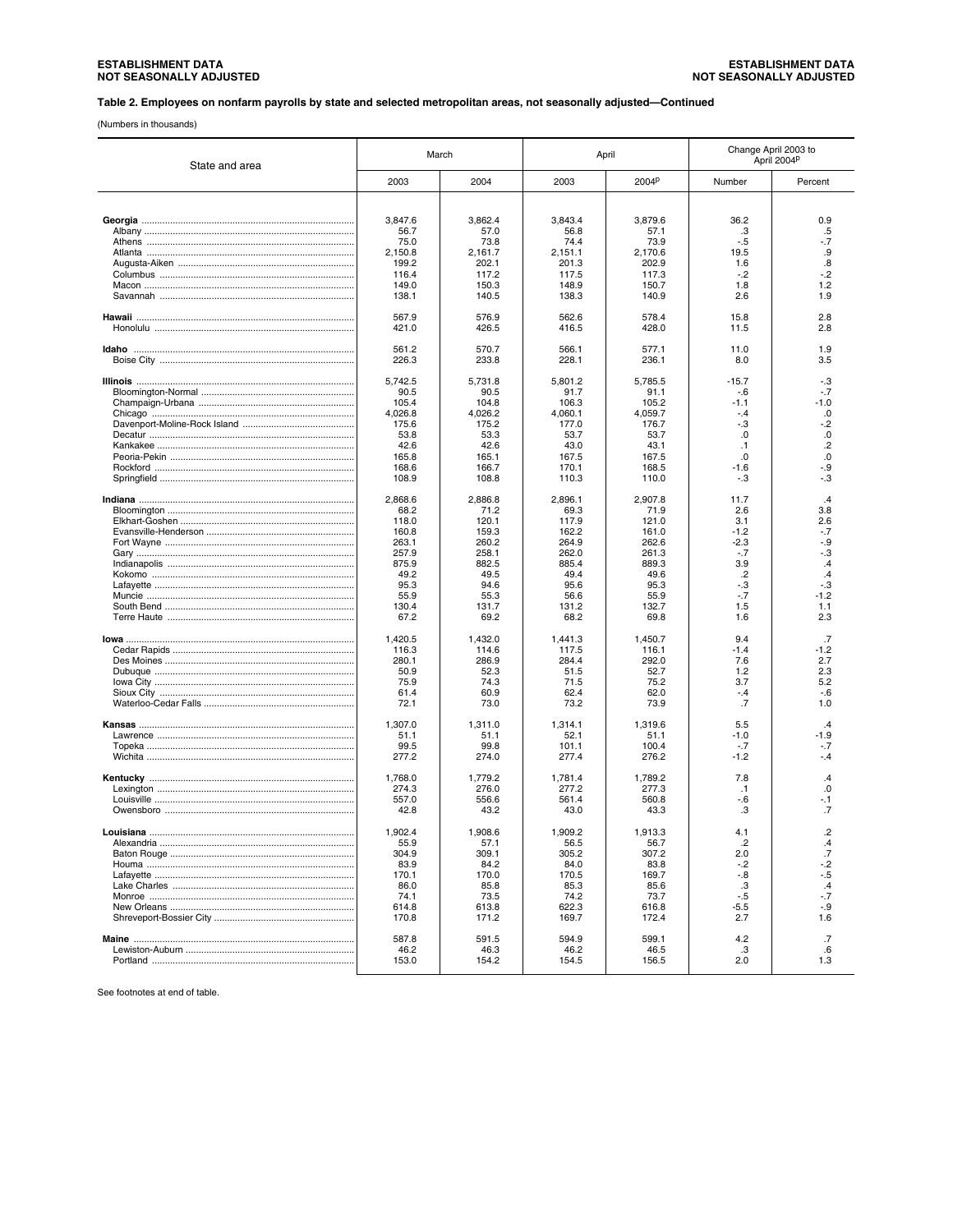#### **Table 2. Employees on nonfarm payrolls by state and selected metropolitan areas, not seasonally adjusted—Continued**

(Numbers in thousands)

| State and area | March   |         | April   |         |           | Change April 2003 to<br>April 2004P |
|----------------|---------|---------|---------|---------|-----------|-------------------------------------|
|                | 2003    | 2004    | 2003    | 2004P   | Number    | Percent                             |
|                | 2,452.7 | 2,482.5 | 2,477.4 | 2,509.2 | 31.8      | 1.3                                 |
|                | 1,235.3 | 1,241.3 | 1,249.1 | 1,257.0 | 7.9       | .6                                  |
|                | 381.5   | 381.4   | 384.3   | 384.4   | $\cdot$ 1 | .0                                  |
|                | 927.4   | 942.1   | 930.9   | 945.6   | 14.7      | 1.6                                 |
|                | 3,149.7 | 3,119.9 | 3,184.6 | 3,156.6 | $-28.0$   | $-9$                                |
|                | 59.2    | 60.1    | 62.6    | 62.8    | .2        | .3                                  |
|                | 1,917.0 | 1,890.4 | 1,933.1 | 1,909.9 | $-23.2$   | $-1.2$                              |
|                | 97.6    | 99.3    | 99.0    | 100.9   | 1.9       | 1.9                                 |
|                | 50.9    | 50.9    | 51.3    | 50.8    | $-.5$     | $-1.0$                              |
|                | 152.7   | 150.2   | 153.9   | 151.0   | $-2.9$    | $-1.9$                              |
|                | 120.1   | 121.9   | 121.3   | 122.8   | 1.5       | 1.2                                 |
|                | 63.2    | 63.5    | 64.3    | 64.1    | $-2$      | -.3                                 |
|                | 41.0    | 40.9    | 41.6    | 41.3    | $-3$      | $-7$                                |
|                | 251.9   | 253.4   | 255.5   | 255.7   | .2        | $\cdot$ 1                           |
|                | 227.8   | 228.5   | 230.7   | 231.2   | .5        | .2                                  |
|                | 4,368.3 | 4,326.4 | 4,395.4 | 4,372.4 | $-23.0$   | $-5$                                |
|                | 286.7   | 288.1   | 288.1   | 292.4   | 4.3       | 1.5                                 |
|                | 65.6    | 68.4    | 69.0    | 69.6    | .6        | .9                                  |
|                | 2,052.0 | 2,004.8 | 2.060.2 | 2,032.3 | $-27.9$   | $-1.4$                              |
|                | 160.7   | 157.5   | 160.2   | 158.7   | $-1.5$    | $-.9$                               |
|                | 556.1   | 555.3   | 553.5   | 559.0   | 5.5       | 1.0                                 |
|                | 61.3    | 61.5    | 62.0    | 61.7    | -.3       | -.5                                 |
|                | 208.8   | 207.7   | 210.9   | 208.6   | $-2.3$    | $-1.1$                              |
|                | 238.7   | 235.8   | 240.4   | 237.7   | $-2.7$    | $-1.1$                              |
|                | 168.8   | 164.4   | 171.8   | 166.7   | $-5.1$    | $-3.0$                              |
|                | 2.602.6 | 2,618.2 | 2.633.9 | 2,656.3 | 22.4      | .9                                  |
|                | 114.5   | 114.3   | 115.5   | 116.0   | .5        | .4                                  |
|                | 1,696.2 | 1,708.3 | 1,714.5 | 1,728.7 | 14.2      | .8                                  |
|                | 87.7    | 88.1    | 88.4    | 88.7    | .3        | .3                                  |
|                | 92.9    | 94.6    | 94.5    | 95.3    | .8        | 8.                                  |
|                | 1,112.1 | 1,118.1 | 1,116.9 | 1,124.7 | 7.8       | .7                                  |
|                | 230.2   | 234.3   | 230.8   | 235.7   | 4.9       | 2.1                                 |
|                | 2,664.8 | 2,683.0 | 2,693.4 | 2,723.3 | 29.9      | 1.1                                 |
|                | 933.0   | 935.9   | 942.7   | 946.6   | 3.9       | $\cdot$                             |
|                | 1,284.1 | 1,297.4 | 1,296.8 | 1,315.5 | 18.7      | 1.4                                 |
|                | 169.8   | 171.4   | 171.6   | 172.8   | 1.2       | .7                                  |
|                | 390.4   | 395.7   | 396.9   | 400.9   | 4.0       | 1.0                                 |
|                | 67.8    | 69.8    | 69.8    | 71.5    | 1.7       | 2.4                                 |
|                | 52.5    | 53.7    | 53.1    | 54.4    | 1.3       | 2.4                                 |
|                | 895.6   | 895.3   | 905.0   | 904.9   | $-1$      | .0                                  |
|                | 160.3   | 156.8   | 158.6   | 157.8   | -.8       | -.5                                 |
|                | 425.4   | 414.2   | 422.3   | 419.7   | -2.6      | $-6$                                |
|                | 1,071.8 | 1,117.1 | 1,073.9 | 1,123.2 | 49.3      | 4.6                                 |
|                | 811.1   | 847.1   | 812.0   | 851.3   | 39.3      | 4.8                                 |
|                | 196.8   | 203.9   | 197.4   | 205.5   | 8.1       | 4.1                                 |
|                | 605.1   | 612.6   | 608.5   | 618.7   | 10.2      | 1.7                                 |
|                | 107.5   | 109.3   | 109.5   | 110.1   | .6        | .5                                  |
|                | 93.8    | 94.4    | 95.0    | 95.0    | .0        | 0.                                  |
|                | 121.8   | 122.4   | 123.1   | 124.1   | 1.0       | .8                                  |
|                | 3,922.2 | 3,978.5 | 3,956.4 | 4,009.9 | 53.5      | 1.4                                 |
|                | 178.8   | 183.5   | 183.6   | 187.4   | 3.8       | 2.1                                 |
|                | 647.1   | 653.2   | 651.9   | 657.5   | 5.6       | .9                                  |
|                | 511.4   | 520.9   | 518.3   | 523.4   | 5.1       | 1.0                                 |
|                | 248.7   | 249.2   | 247.6   | 249.5   | 1.9       | .8                                  |
|                | 635.1   | 641.7   | 637.5   | 643.4   | 5.9       | .9                                  |
|                | 394.4   | 406.3   | 402.8   | 412.5   | 9.7       | 2.4                                 |
|                | 999.7   | 1,012.7 | 1,005.4 | 1,017.6 | 12.2      | 1.2                                 |
|                | 224.8   | 227.4   | 226.5   | 229.5   | 3.0       | 1.3                                 |
|                | 59.9    | 60.9    | 60.7    | 60.9    | $\cdot$   | .3                                  |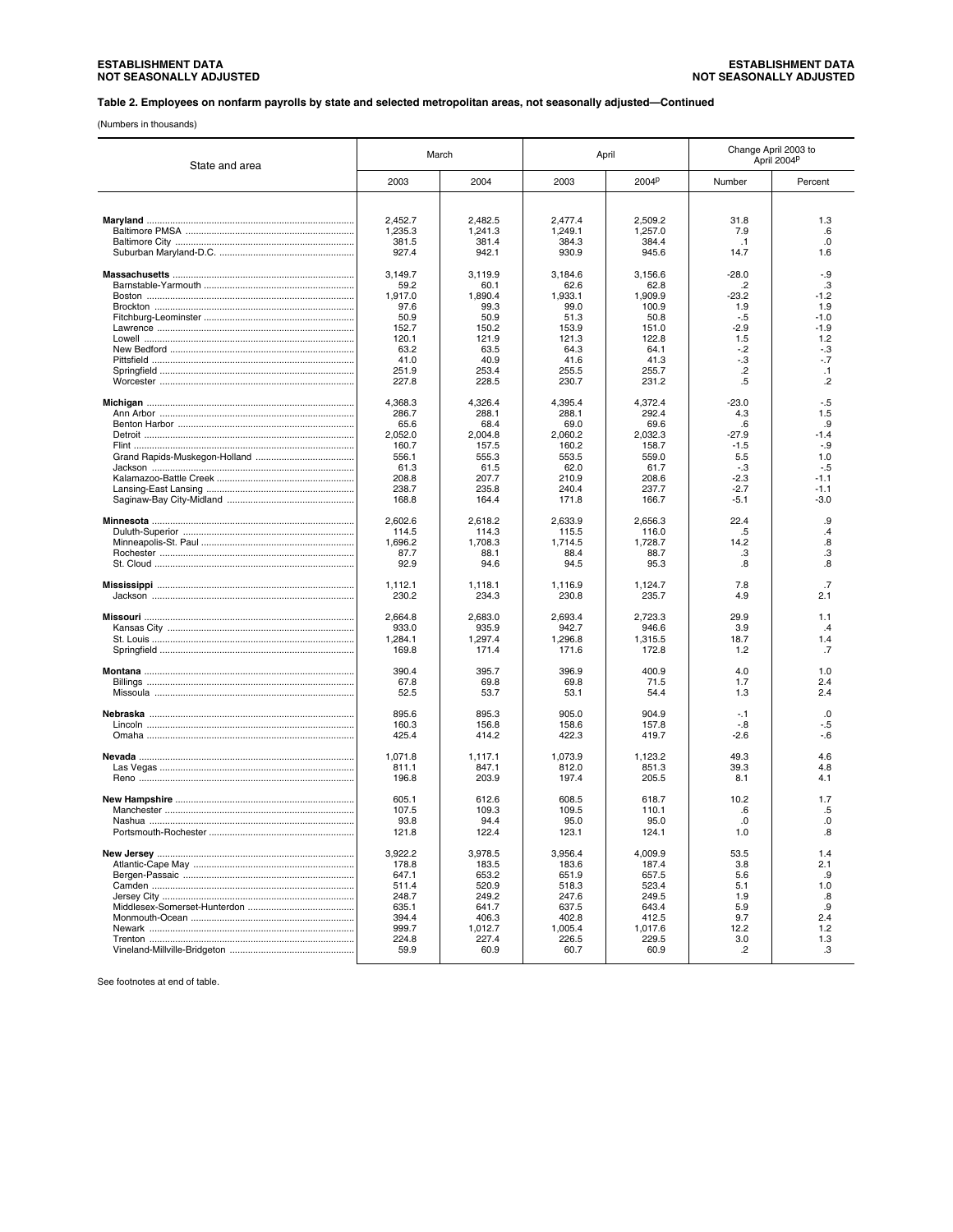#### **Table 2. Employees on nonfarm payrolls by state and selected metropolitan areas, not seasonally adjusted—Continued**

(Numbers in thousands)

| State and area                        |                    | March              |                    | April              | Change April 2003 to | April 2004 <sup>p</sup> |
|---------------------------------------|--------------------|--------------------|--------------------|--------------------|----------------------|-------------------------|
|                                       | 2003               | 2004               | 2003               | 2004P              | Number               | Percent                 |
|                                       |                    |                    |                    |                    |                      |                         |
|                                       |                    |                    |                    |                    |                      |                         |
|                                       | 769.9              | 782.7              | 772.8              | 786.9              | 14.1                 | 1.8                     |
|                                       | 358.8              | 362.5              | 359.5              | 364.5              | 5.0                  | 1.4                     |
|                                       | 61.3<br>78.0       | 62.8<br>79.4       | 62.0<br>78.1       | 63.0<br>79.4       | 1.0<br>1.3           | 1.6<br>1.7              |
|                                       |                    |                    |                    |                    |                      |                         |
|                                       | 8,341.4            | 8,362.0            | 8,365.3            | 8,412.5            | 47.2                 | .6                      |
|                                       | 453.8              | 456.2              | 457.3              | 459.7              | 2.4                  | $.5\,$                  |
|                                       | 111.9              | 112.2              | 113.0              | 113.2              | $\cdot$              | $\overline{2}$          |
|                                       | 540.5              | 538.5              | 542.8              | 540.7              | $-2.1$               | $-.4$                   |
|                                       | 119.4              | 120.8              | 120.3              | 121.8              | 1.5                  | 1.2                     |
|                                       | 41.2               | 40.4               | 41.3               | 40.4               | $-.9$                | $-2.2$                  |
|                                       | 49.2               | 50.4               | 50.1               | 51.3               | 1.2                  | 2.4                     |
|                                       | 1,206.0            | 1,216.5            | 1,216.6<br>4.071.8 | 1,228.8            | 12.2                 | 1.0                     |
|                                       | 4,072.6<br>3,524.9 | 4,079.5<br>3,524.9 | 3,521.5            | 4,091.2<br>3,534.1 | 19.4<br>12.6         | .5<br>.4                |
|                                       | 133.9              | 136.2              | 135.0              | 137.6              | 2.6                  | 1.9                     |
|                                       | 527.4              | 527.8              | 528.6              | 528.5              | $-.1$                | .0                      |
|                                       | 112.4              | 114.6              | 112.8              | 115.3              | 2.5                  | 2.2                     |
|                                       | 340.7              | 341.5              | 342.6              | 344.8              | 2.2                  | .6                      |
|                                       | 130.1              | 129.9              | 130.7              | 130.6              | $-.1$                | -.1                     |
|                                       | 411.8              | 415.3              | 413.7              | 416.9              | 3.2                  | .8                      |
|                                       |                    |                    |                    |                    |                      |                         |
|                                       | 3,776.9            | 3,806.3            | 3,795.9            | 3,839.1            | 43.2                 | 1.1                     |
|                                       | 110.5              | 111.5              | 111.8              | 113.1              | 1.3                  | 1.2                     |
|                                       | 821.0              | 826.3              | 821.1              | 829.8              | 8.7                  | 1.1                     |
| Greensboro--Winston-Salem--High Point | 635.7              | 630.2              | 637.7              | 633.1              | $-4.6$<br>13.0       | $-.7$<br>1.9            |
|                                       | 674.4              | 686.5              | 677.6              | 690.6              |                      |                         |
|                                       | 327.2              | 330.2              | 331.6              | 332.9              | 1.3                  | $\mathcal{A}$           |
|                                       | 52.5               | 53.3               | 53.5               | 53.4               | $-1$                 | $-2$                    |
|                                       | 103.8              | 104.8              | 105.9              | 105.8              | $-.1$                | $-.1$                   |
|                                       | 49.2               | 50.1               | 50.0               | 50.3               | .3                   | .6                      |
|                                       |                    |                    |                    |                    |                      |                         |
|                                       | 5,339.4            | 5,329.1            | 5,389.7            | 5,375.1            | $-14.6$              | $-.3$                   |
|                                       | 318.5              | 323.8              | 326.2              | 326.1              | $-1$                 | .0                      |
|                                       | 175.4              | 175.3              | 178.1              | 176.4              | $-1.7$               | $-1.0$                  |
|                                       | 856.9              | 871.4              | 870.7              | 879.2              | 8.5                  | 1.0                     |
|                                       | 1,091.9<br>862.6   | 1,101.1<br>863.1   | 1,108.0<br>871.2   | 1,107.2<br>865.8   | $-.8$<br>$-5.4$      | $-.1$<br>$-6$           |
|                                       | 451.0              | 449.1              | 456.9              | 451.4              | $-5.5$               | $-1.2$                  |
|                                       | 133.0              | 135.7              | 134.6              | 136.0              | 1.4                  | 1.0                     |
|                                       | 75.8               | 76.8               | 76.5               | 77.5               | 1.0                  | 1.3                     |
|                                       | 76.0               | 74.9               | 76.5               | 75.1               | $-1.4$               | $-1.8$                  |
|                                       | 50.3               | 49.1               | 50.5               | 49.5               | $-1.0$               | $-2.0$                  |
|                                       | 311.2              | 303.5              | 315.1              | 305.8              | $-9.3$               | $-3.0$                  |
|                                       | 228.4              | 226.4              | 225.6              | 228.0              | 2.4                  | 1.1                     |
|                                       |                    |                    |                    |                    |                      |                         |
|                                       | 1,456.4            | 1,451.2            | 1,459.6            | 1,464.0            | 4.4                  | .3                      |
|                                       | 22.9               | 22.5               | 22.8               | 22.8               | .0<br>$-.9$          | .0<br>$-2.3$            |
|                                       | 39.7<br>532.4      | 38.7<br>536.8      | 40.0<br>534.3      | 39.1<br>537.4      | 3.1                  | .6                      |
|                                       | 383.8              | 377.1              | 384.9              | 379.7              | $-5.2$               | $-1.4$                  |
|                                       |                    |                    |                    |                    |                      |                         |
|                                       | 1,549.1            | 1,562.2            | 1,548.9            | 1,575.6            | 26.7                 | 1.7                     |
|                                       | 140.6              | 141.9              | 139.6              | 142.0              | 2.4                  | 1.7                     |
|                                       | 74.3               | 76.2               | 74.8               | 76.5               | 1.7                  | 2.3                     |
|                                       | 922.5              | 922.7              | 925.3              | 925.6              | .3                   | .0                      |
|                                       | 135.6              | 136.4              | 135.6              | 137.2              | 1.6                  | 1.2                     |
|                                       | 5,569.3            | 5.560.2            |                    |                    |                      | .1                      |
|                                       | 285.3              | 285.3              | 5,611.0<br>287.4   | 5,615.6<br>287.4   | 4.6<br>.0            | .0                      |
|                                       | 60.6               | 60.9               | 61.4               | 61.5               | $\cdot$ 1            | $\cdot$                 |
|                                       | 128.7              | 129.4              | 130.3              | 131.0              | .7                   | $.5\,$                  |
|                                       | 362.9              | 365.1              | 366.1              | 367.4              | 1.3                  | $\cdot$ 4               |
|                                       | 85.8               | 86.1               | 86.4               | 86.6               | .2                   | $\overline{2}$          |
|                                       | 225.5              | 227.8              | 226.1              | 229.1              | 3.0                  | 1.3                     |
|                                       | 2,392.6            | 2,401.3            | 2,409.8            | 2,420.1            | 10.3                 | .4                      |
|                                       | 681.6              | 676.5              | 684.4              | 680.8              | $-3.6$               | $-5$                    |
|                                       | 1,103.6            | 1,094.3            | 1.114.2            | 1.107.8            | $-6.4$               | $-6$                    |
|                                       | 162.1              | 162.7              | 163.7              | 164.7              | 1.0                  | .6                      |
|                                       | 278.1              | 276.6              | 280.8              | 279.2              | $-1.6$               | $-6$                    |
|                                       | 49.6<br>71.8       | 49.1<br>72.2       | 50.0<br>72.9       | 49.5<br>73.1       | $-5$<br>$\cdot$      | $-1.0$<br>.3            |
|                                       | 52.8               | 53.0               | 53.3               | 53.3               | .0                   | .0                      |
|                                       | 166.0              | 167.3              | 166.8              | 168.8              | 2.0                  | 1.2                     |
|                                       |                    |                    |                    |                    |                      |                         |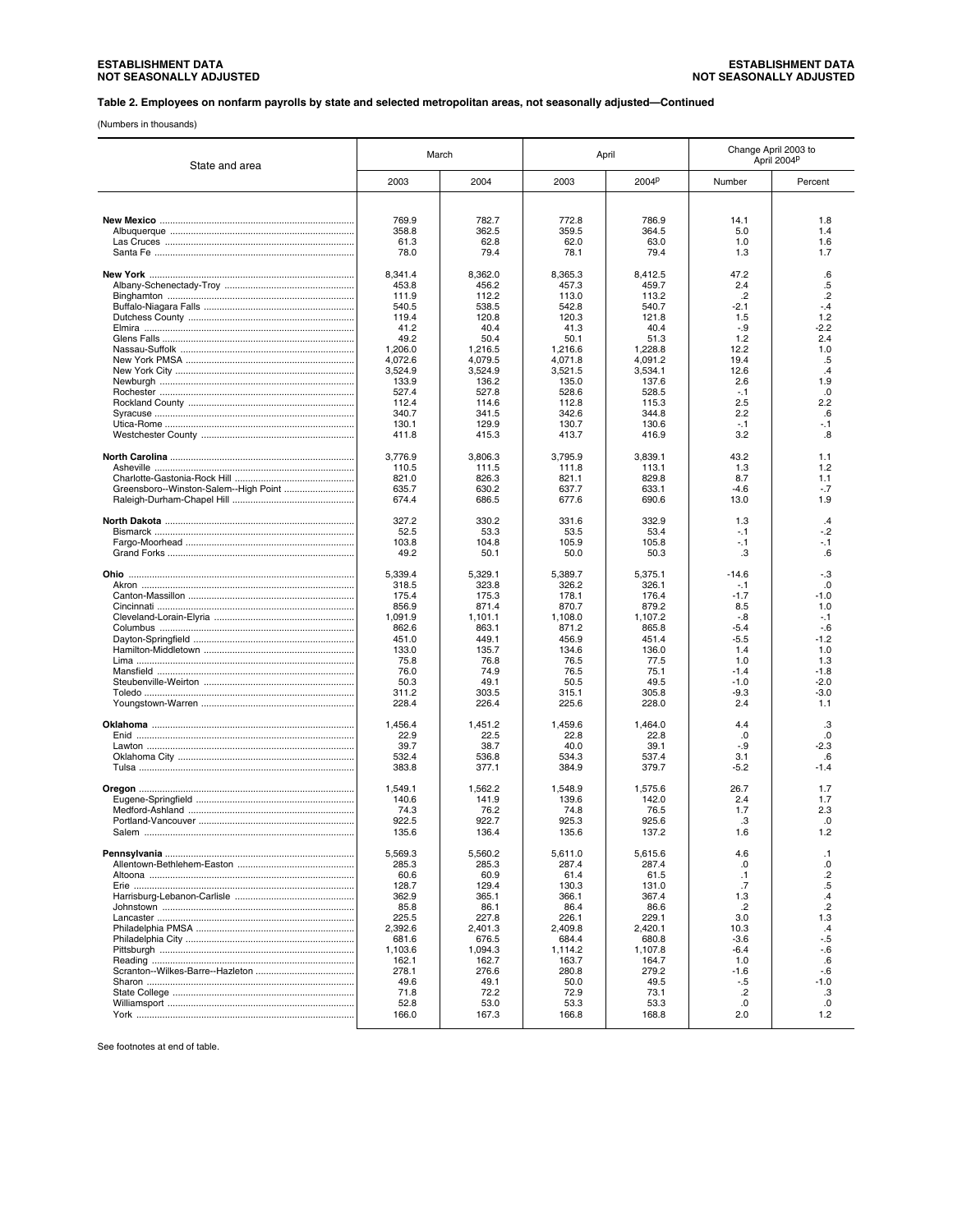#### **Table 2. Employees on nonfarm payrolls by state and selected metropolitan areas, not seasonally adjusted—Continued**

(Numbers in thousands)

| State and area |                 | March           |                 | April           |                 | Change April 2003 to<br>April 2004P |
|----------------|-----------------|-----------------|-----------------|-----------------|-----------------|-------------------------------------|
|                | 2003            | 2004            | 2003            | 2004P           | Number          | Percent                             |
|                |                 |                 |                 |                 |                 |                                     |
|                | 473.5           | 480.2           | 481.1           | 484.6           | 3.5             | 0.7                                 |
|                | 524.8           | 530.1           | 532.3           | 533.1           | .8              | .2                                  |
|                | 1,806.9         | 1,821.8         | 1,817.3         | 1,837.8         | 20.5            | 1.1                                 |
|                | 263.3<br>310.2  | 263.4<br>299.0  | 260.0<br>303.7  | 265.3           | 5.3<br>$-2.7$   | 2.0<br>$-9$                         |
|                | 479.7           | 473.2           | 474.8           | 301.0<br>474.5  | -.3             | $-1$                                |
|                | 368.9           | 372.4           | 375.0           | 378.9           | 3.9             | 1.0                                 |
|                | 49.5            | 50.0            | 50.6            | 50.8            | $.2\phantom{0}$ | .4                                  |
|                | 114.9           | 116.0           | 116.6           | 118.1           | 1.5             | 1.3                                 |
|                | 2,645.8         | 2,668.2         | 2,663.9         | 2,688.9         | 25.0            | .9                                  |
|                | 234.0<br>198.0  | 234.6<br>198.1  | 233.0<br>197.8  | 234.6<br>198.6  | 1.6<br>.8       | .7<br>.4                            |
|                | 349.7           | 355.9           | 354.4           | 360.1           | 5.7             | 1.6                                 |
|                | 589.4           | 593.2           | 592.1           | 594.1           | 2.0             | .3                                  |
|                | 674.8           | 684.5           | 678.8           | 688.4           | 9.6             | 1.4                                 |
|                | 9,369.7         | 9,406.4         | 9,385.6         | 9,444.2         | 58.6            | .6                                  |
|                | 56.0            | 57.0            | 56.0            | 57.2            | 1.2             | 2.1                                 |
|                | 99.2<br>649.4   | 100.7<br>652.2  | 100.0<br>653.4  | 100.9<br>656.4  | .9<br>3.0       | .9<br>.5                            |
|                | 155.5           | 155.5           | 156.8           | 156.1           | $-.7$           | $-.4$                               |
|                | 78.5            | 78.2            | 79.0            | 78.7            | $-.3$           | $-.4$                               |
|                | 115.1           | 115.6           | 114.8           | 115.1           | .3              | .3                                  |
|                | 80.6<br>161.1   | 82.3<br>160.0   | 80.5<br>161.3   | 82.8<br>160.1   | 2.3<br>$-1.2$   | 2.9<br>$-7$                         |
|                | 1,894.5         | 1,899.7         | 1,901.3         | 1,908.2         | 6.9             | $\mathcal{A}$                       |
|                | 255.4           | 257.0           | 255.9           | 257.5           | 1.6             | .6                                  |
|                | 774.7           | 775.0           | 777.2           | 779.0           | 1.8             | $\overline{2}$                      |
|                | 88.6<br>2,100.6 | 88.2<br>2,100.7 | 89.0<br>2,094.5 | 88.1<br>2,101.9 | $-.9$<br>7.4    | $-1.0$<br>$\cdot$                   |
|                | 104.9           | 104.8           | 105.0           | 104.8           | $-.2$           | $-2$                                |
|                | 75.1            | 77.3            | 74.7            | 77.8            | 3.1             | 4.1                                 |
|                | 91.2            | 93.4            | 92.3            | 93.5            | 1.2             | 1.3                                 |
|                | 122.1           | 121.8           | 121.8           | 122.2<br>180.8  | .4<br>5.8       | .3<br>3.3                           |
|                | 174.8<br>105.5  | 181.1<br>106.0  | 175.0<br>105.7  | 106.3           | .6              | .6                                  |
|                | 43.7            | 44.2            | 43.6            | 44.5            | .9              | 2.1                                 |
|                | 724.9           | 728.9           | 726.4           | 732.6           | 6.2             | .9                                  |
|                | 43.7            | 43.7            | 44.0            | 43.9            | $-1$            | -.2<br>2.5                          |
|                | 53.1<br>84.6    | 54.0<br>85.6    | 52.8<br>84.6    | 54.1<br>86.4    | 1.3<br>1.8      | 2.1                                 |
|                | 37.0            | 37.2            | 37.0            | 37.4            | $\cdot$         | 1.1                                 |
|                | 100.4           | 101.0           | 101.0           | 101.7           | .7              | .7                                  |
|                | 59.2            | 59.2            | 58.8            | 59.2            | .4              | .7                                  |
|                | 1,062.3         | 1,076.2         | 1,069.7         | 1,085.1         | 15.4            | 1.4                                 |
|                | 152.0<br>697.7  | 153.8<br>704.2  | 153.2<br>702.1  | 155.9<br>709.3  | 2.7<br>7.2      | 1.8<br>1.0                          |
|                |                 |                 |                 |                 |                 |                                     |
|                | 296.9<br>33.5   | 300.1<br>34.2   | 293.6<br>33.4   | 297.9<br>33.9   | 4.3<br>.5       | 1.5<br>1.5                          |
|                | 106.0           | 107.5           | 107.2           | 108.5           | 1.3             | 1.2                                 |
|                | 3,464.0         | 3,546.4         | 3,481.5         | 3,570.7         | 89.2            | 2.6                                 |
|                | 39.4            | 39.2            | 39.8            | 39.6            | $-2$            | -.5                                 |
|                | 87.2            | 87.0            | 85.9            | 87.1            | $1.2$           | 1.4                                 |
|                | 45.6            | 45.1            | 44.9            | 45.4            | .5              | 1.1                                 |
|                | 98.5<br>720.3   | 98.9<br>732.7   | 99.2<br>723.5   | 98.7<br>735.8   | $-5$<br>12.3    | $-.5$<br>1.7                        |
|                | 1,173.6         | 1,223.1         | 1,178.9         | 1,227.3         | 48.4            | 4.1                                 |
|                | 563.2           | 563.3           | 565.3           | 565.4           | $\cdot$ 1       | .0                                  |
|                | 141.6           | 143.5           | 142.0           | 142.4           | .4              | .3                                  |
|                | 2,624.3         | 2,665.0         | 2,638.3         | 2,686.7         | 48.4            | 1.8                                 |
|                | 1,326.7         | 1,340.2         | 1.329.2         | 1,346.5         | 17.3            | 1.3                                 |
|                | 195.6<br>245.4  | 198.4<br>251.4  | 197.2<br>246.9  | 201.0<br>253.2  | 3.8<br>6.3      | 1.9<br>2.6                          |
|                |                 |                 |                 |                 |                 |                                     |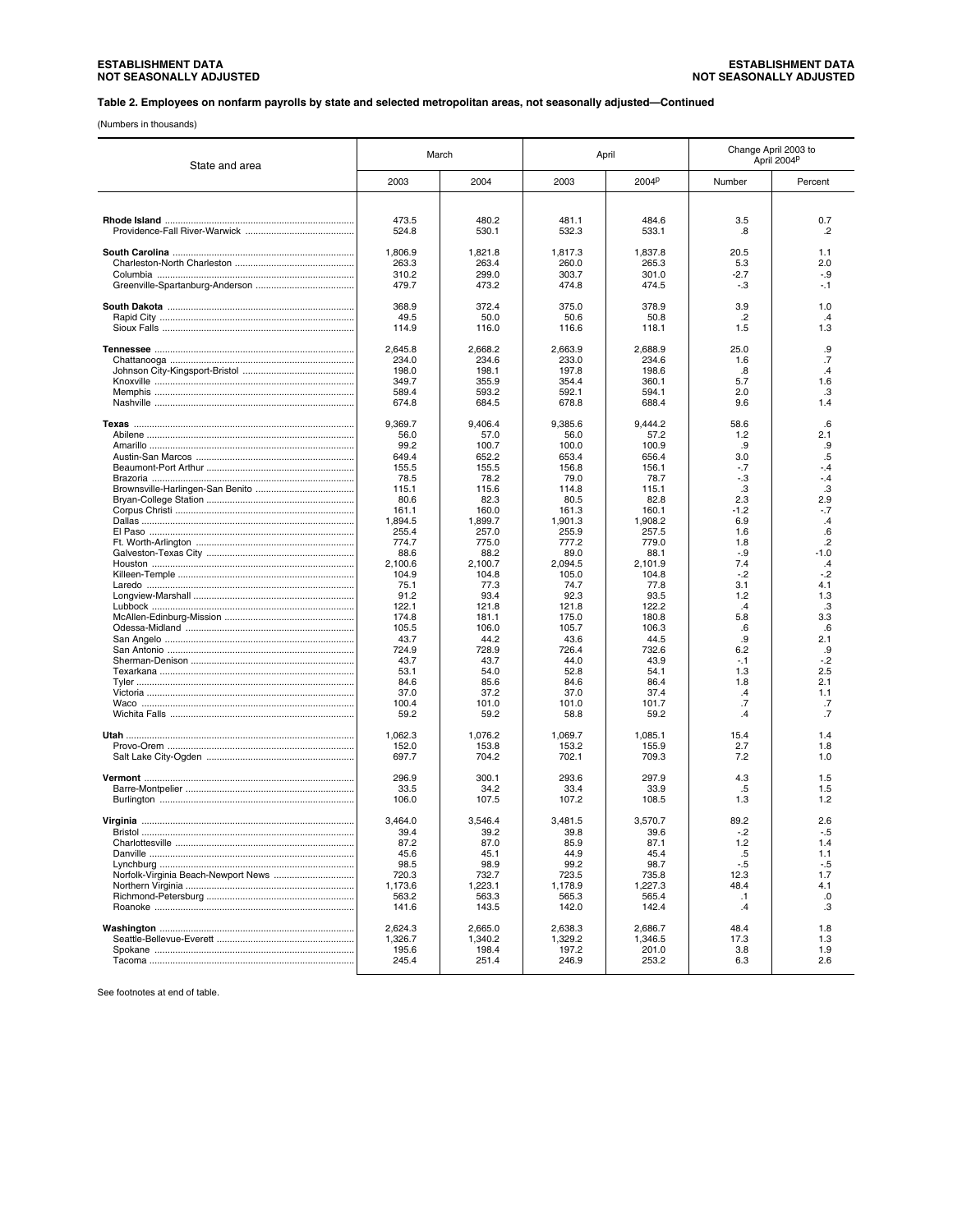#### **Table 2. Employees on nonfarm payrolls by state and selected metropolitan areas, not seasonally adjusted—Continued**

(Numbers in thousands)

| State and area | March   |         |         | April   | Change April 2003 to | April 2004P              |
|----------------|---------|---------|---------|---------|----------------------|--------------------------|
|                | 2003    | 2004    | 2003    | 2004P   | Number               | Percent                  |
|                |         |         |         |         |                      |                          |
|                | 719.6   | 717.8   | 727.4   | 726.0   | $-1.4$               | $-0.2$                   |
|                | 132.0   | 132.2   | 133.1   | 132.6   | $-.5$                | $-4$                     |
|                | 121.3   | 121.3   | 122.7   | 122.2   | $-.5$                | $-.4$                    |
|                | 68.5    | 68.6    | 69.2    | 69.3    |                      | $\overline{1}$           |
|                | 65.1    | 64.8    | 66.5    | 65.4    | $-1.1$               | $-1.7$                   |
|                | 2.726.6 | 2.760.1 | 2.761.6 | 2.799.7 | 38.1                 | 1.4                      |
|                | 201.3   | 199.9   | 202.7   | 203.2   | .5                   | $\cdot$                  |
|                | 75.8    | 77.5    | 77.1    | 78.8    | 1.7                  | 2.2                      |
|                | 143.7   | 150.4   | 146.1   | 150.9   | 4.8                  | 3.3                      |
|                | 66.0    | 67.0    | 66.7    | 66.6    | $-1$                 |                          |
|                | 54.1    | 53.8    | 54.9    | 54.1    | $-8$                 | $-1.5$                   |
|                | 70.3    | 72.7    | 71.8    | 74.2    | 2.4                  | 3.3                      |
|                | 292.0   | 293.9   | 296.7   | 298.0   | 1.3                  | $\overline{\mathcal{A}}$ |
|                | 824.9   | 822.4   | 831.2   | 830.8   | $-4$                 | .0                       |
|                | 77.7    | 77.7    | 78.2    | 78.2    | .0                   | $\Omega$                 |
|                | 60.3    | 61.9    | 60.9    | 62.9    | 2.0                  | 3.3                      |
|                | 68.0    | 68.9    | 69.2    | 69.5    | .3                   | $\overline{A}$           |
|                | 240.0   | 245.2   | 243.1   | 247.9   | 4.8                  | 2.0                      |
|                | 33.5    | 34.5    | 33.9    | 35.0    | 1.1                  | 3.2                      |
|                | 999.0   | 999.4   | 999.8   | 1.000.5 | .7                   | $\cdot$ 1                |
|                | 67.3    | 68.1    | 67.8    | 68.1    | .3                   | $\overline{A}$           |
|                | 63.0    | 63.9    | 63.1    | 63.8    | .7                   | 1.1                      |
|                | 71.1    | 71.5    | 71.2    | 70.8    | $-.4$                | $-6$                     |
|                | 654.3   | 651.2   | 653.6   | 654.8   | 1.2                  | $\overline{2}$           |
|                | 42.1    | 41.6    | 41.9    | 41.5    | $-.4$                | $-1.0$                   |

p = preliminary. NOTE: Data are counts of jobs by place of work. Estimates are currently projected from 2003 benchmark levels. Estimates subsequent to the current benchmarks are

provisional and will be revised when new information becomes available. Area definitions are published annually in the May issue of *Employment and Earnings.*